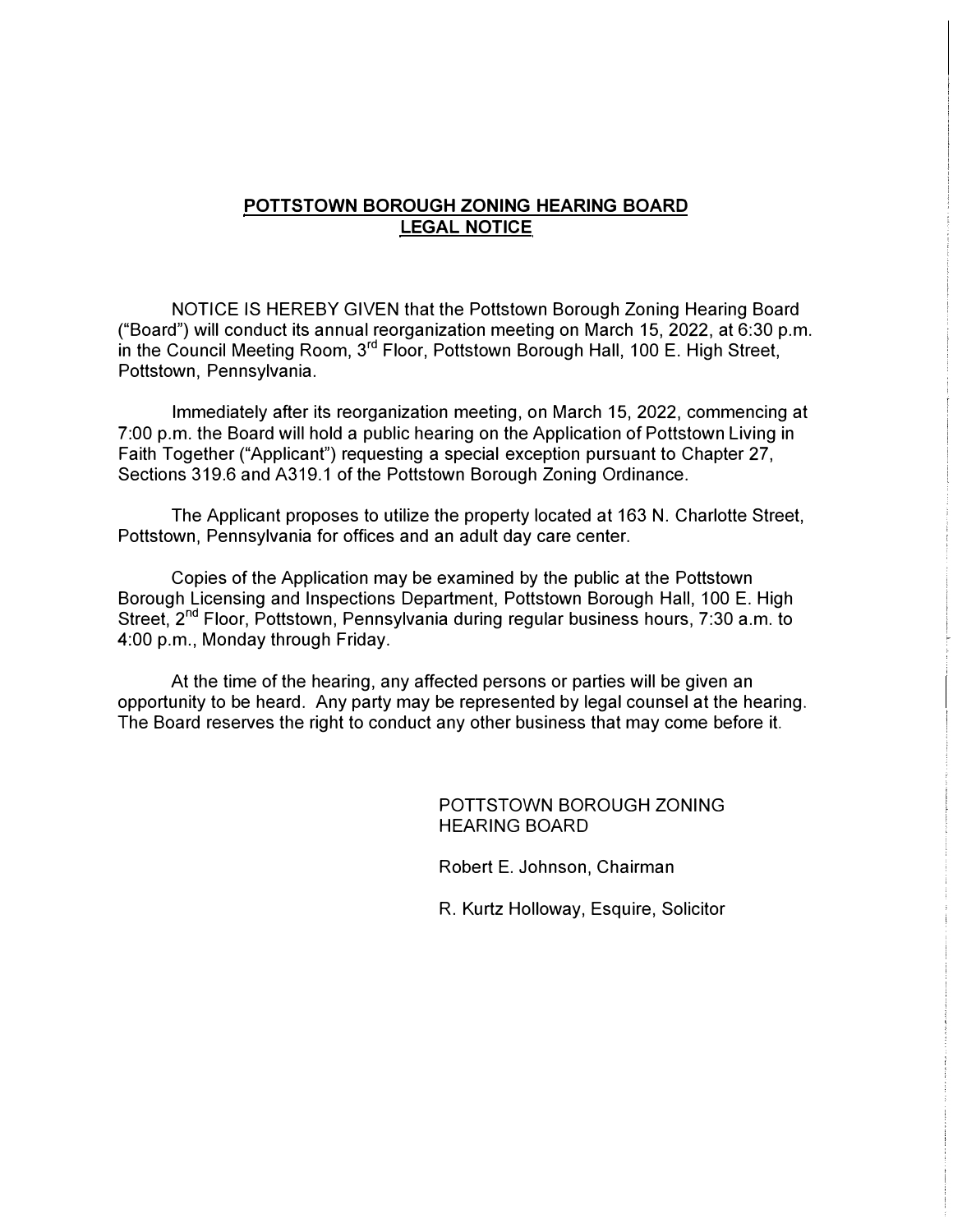RECEIVED FEB 1 5 2022



# Borough of Pottstown

Borough Ball, 100 Cast Bigh Street Pottstown, Pennsplbania 19464-9525

# **ZONING APPLICATIONS**

## FEES:

#### SINGLE FAMILY RESIDENTIAL \$750.00 MULTI-FAMILY RESIDENTIAL \$1500.00 COMMERCIAL-\$1500.00

#### \*\* Checks made payable to the Borough of Pottstown\*\*

# What you need to submit:

### 6 Paper Copies & 1 Digital Each Consisting of the following:

- $1)$ Completed application
- $2)$ Deed of the property
- Plan/drawing with exact measurements  $3)$
- 4) Plot plan showing placement of building on property and off street parking

## Please note:

# Only completed submissions will be accepted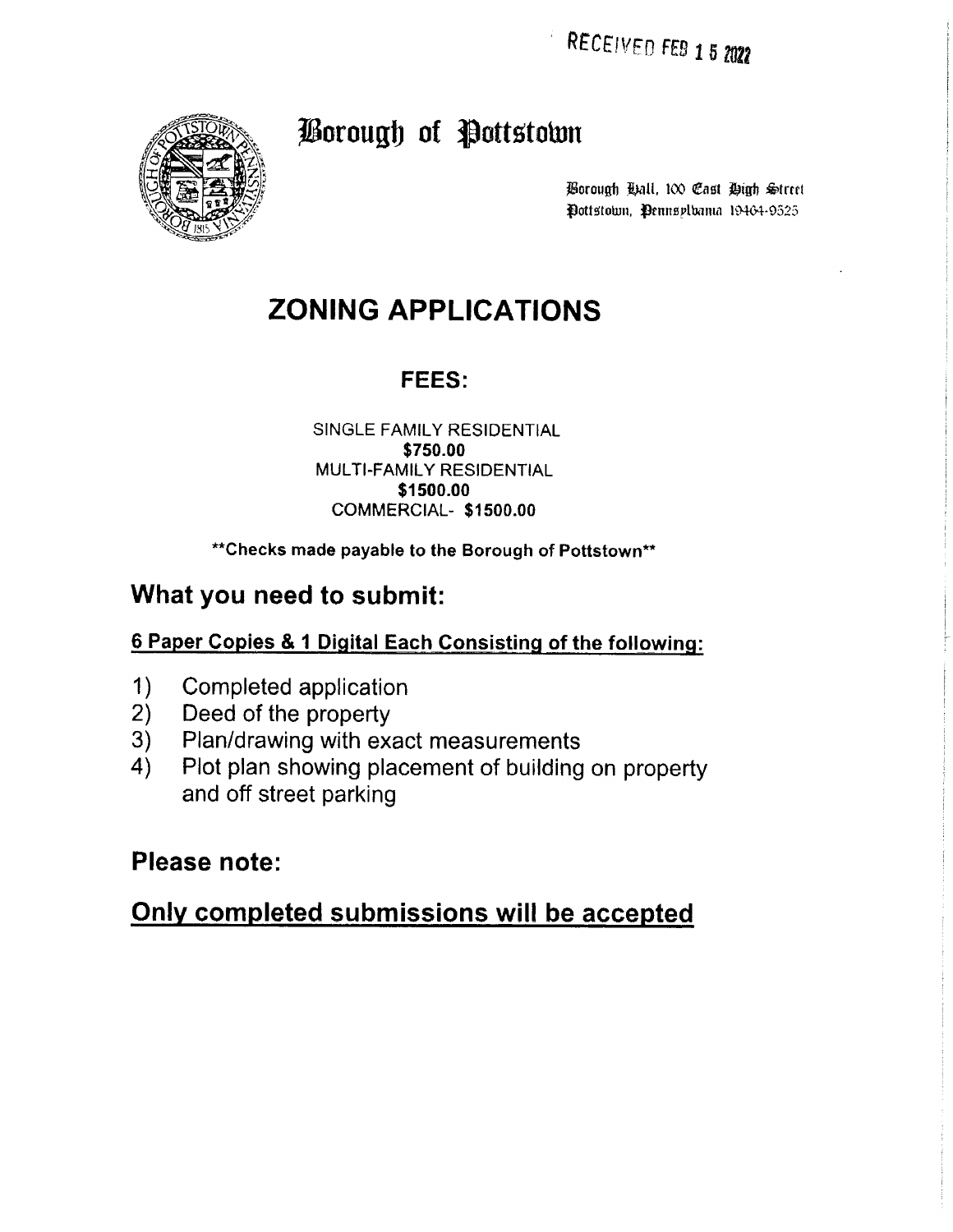#### BEFORE THE ZONING HEARING BOARD OF THE BOROUGH OF POTTSTOWN. MONTGOMERY COUNTY, PENNSYLVANIA

IN RE:

#### **ENTRY OF APPEARANCE**

To The Zoning Hearing Board:

 $\mathbf{1}$ . Please enter my appearance in this action

as a party under Section 908(3) of the Municipalities Planning Code.  $\overline{\mathbf{x}}$ Las attorney for Pottstown LIFT

I do/do not wish a copy of the transcript at my expense.  $2.$ 

 $3.$ I do/do not wish a copy of the Board's written decision at my expense.

2/10/22

Date

Signature

934 E. High St., P.O. Box696

**Address** 

Pottstown, Pa 19464

For Zoning Hearing Board Use Only

1. Was the person questioned about standing?

2. Was there an objection to standing?

3. Was the person "affected" by the application?

4! Was the person granted status as a party?

Signature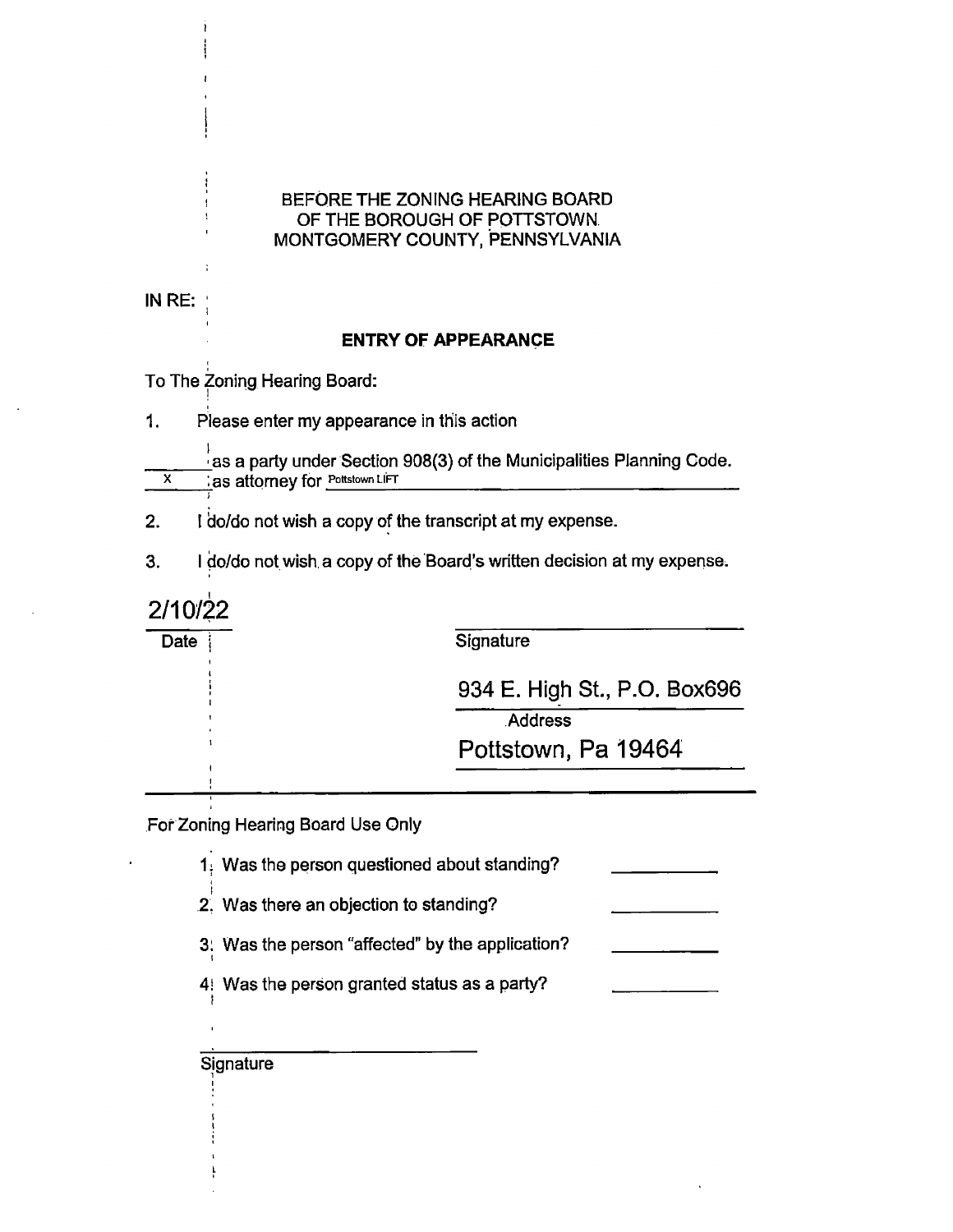#### **INFORMATION FOR PERSONS APPEARING** BEFORE THE ZONING HEARING BOARD

The Zoning Hearing Board is an independent branch of the local government that consists of residents of the Borough of Pottstown, appointed to the Board by Borough Council, one of whom serves as its chairperson. An attorney, who is called the Solicitor, represents the Board.

The members of the Zoning Hearing Board are not permitted to communicate, either directly or indirectly, with the applicant, or his or her representatives, or any other person interested in the application, except at the time of the hearing. Similarly, the Zoning Hearing Board is not permitted to review any written material other than that submitted with the application at the time of the hearing.

Although the Zoning Hearing Board is not required to follow the formal rules of evidence at its hearings, it conducts a formal hearing, similar to a court proceeding. A court stenographer is present to make a record of the hearing.

The applicant and any other person who has been recognized by the Zoning Hearing Board as a party to the proceedings have the right to be represented by legal counsel at the hearing. Neither the Zoning Hearing Board nor its Solicitor may provide legal advice to participants at the hearing. Likewise, neither the Zoning Hearing Board nor its Solicitor will attempt to represent or assist a party in the presentation of the case.

It is the burden of the applicant to prove his or her case and to submit evidence that supports the application. It is not the responsibility of the Zoning Hearing Board to gather evidence or information for the applicant. The Board, as a quasi-judicial body, may only hear and receive evidence that is given under oath and that is subject to cross-examination, or other evidence submitted at the time of the hearing that it deems credible.

The Zoning Hearing Board does not write the Borough Ordinances, nor does it have the power or jurisdiction to address all issues that may be raised at a zoning hearing. The Zoning Hearing Board does not have any enforcement powers. Rather, it can be considered to be the judicial branch of the local government for zoning matters that is separate and distinct from the Borough administration.

 $\mathbf{C}_{\mathbf{A}}$ 

ł

Zoning Hearing Board of Borough of Pottstown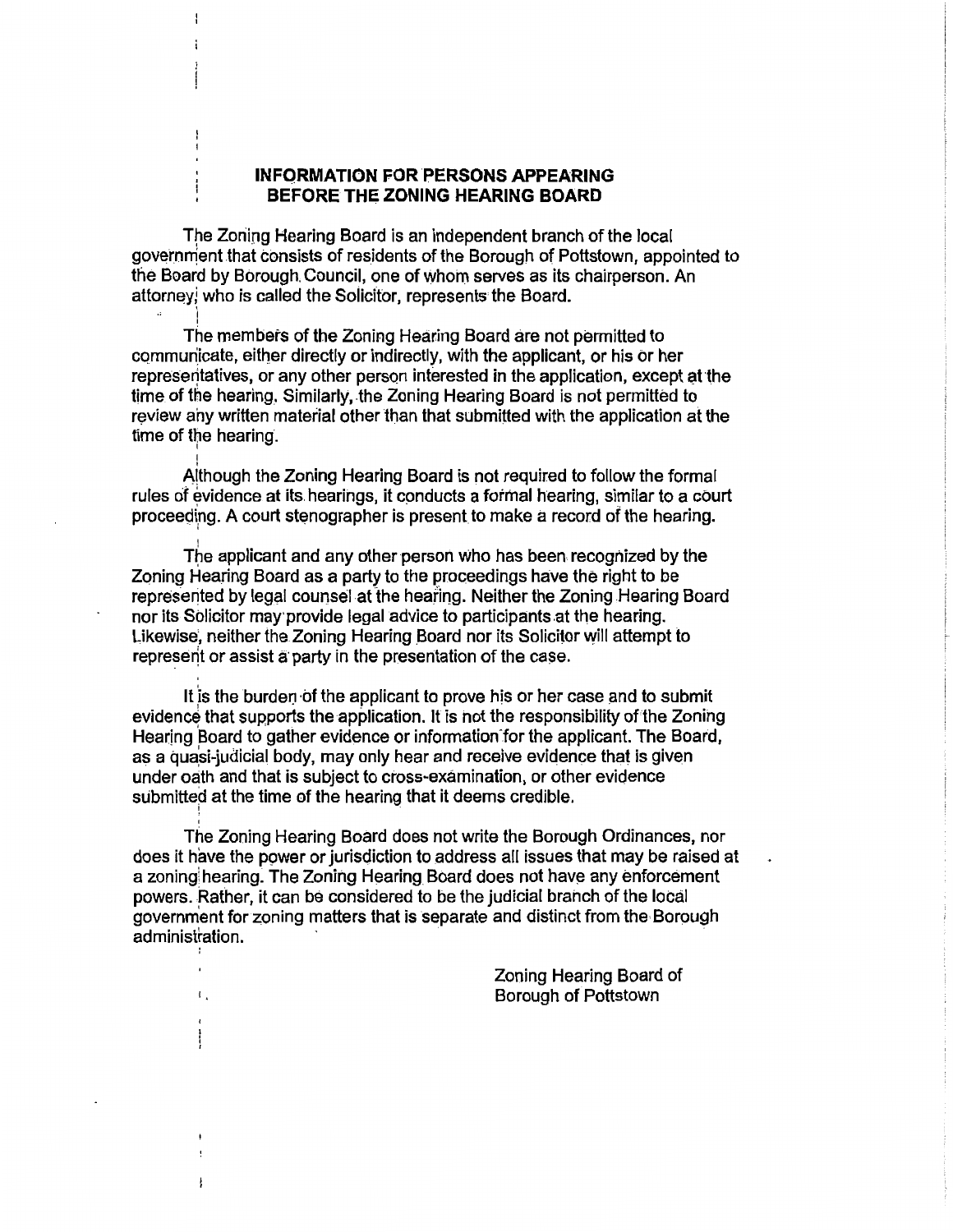File No. Date Fully Completed Application Received Date of First Advertised Hearing<sup>1</sup> Amount of Fees Paid \$

Receipt No.

|                     | (DO NOT WRITE ABOVE THIS LINE)                                       |                      |
|---------------------|----------------------------------------------------------------------|----------------------|
|                     | <b>ZONING HEARING BOARD</b><br><b>BOROUGH OF POTTSTOWN, PA 19464</b> |                      |
|                     | <u>APPLICATION / APPEAL</u>                                          |                      |
|                     |                                                                      |                      |
| Applicant(s)        | Pottstown Living in Faith Together ("LIFT")<br>Name                  | Name                 |
|                     | 934 E. High St.                                                      |                      |
| ł                   | <b>Address</b>                                                       | <b>Address</b>       |
|                     | Pottstown, PA 19464                                                  |                      |
|                     | <b>Address</b>                                                       | <b>Address</b>       |
|                     | <b>Email Address</b>                                                 | <b>Email Address</b> |
|                     | 6103237700                                                           |                      |
|                     | (Phone)                                                              | (Phone)              |
| Paul A. Prince<br>ì | Applicant's Attorney:<br>Name                                        |                      |
|                     | 934 E. High St., P.O. Box 696, Pottstown, PA 19464<br><b>Address</b> |                      |
|                     | pap@princeandkurtas.com                                              |                      |
|                     | <b>Email Address</b>                                                 |                      |
| 610-323-7700        |                                                                      |                      |
|                     | Phone                                                                |                      |

Request for Hearing:

 $\mathbf{i}$ 

In accordance with the provisions of Section 905 of the Borough of Pottstown Zoning Ordinance, a hearing before the Zoning Hearing Board is requested in which the applicant(s) will seek an adjudication of the matter(s) indicated below: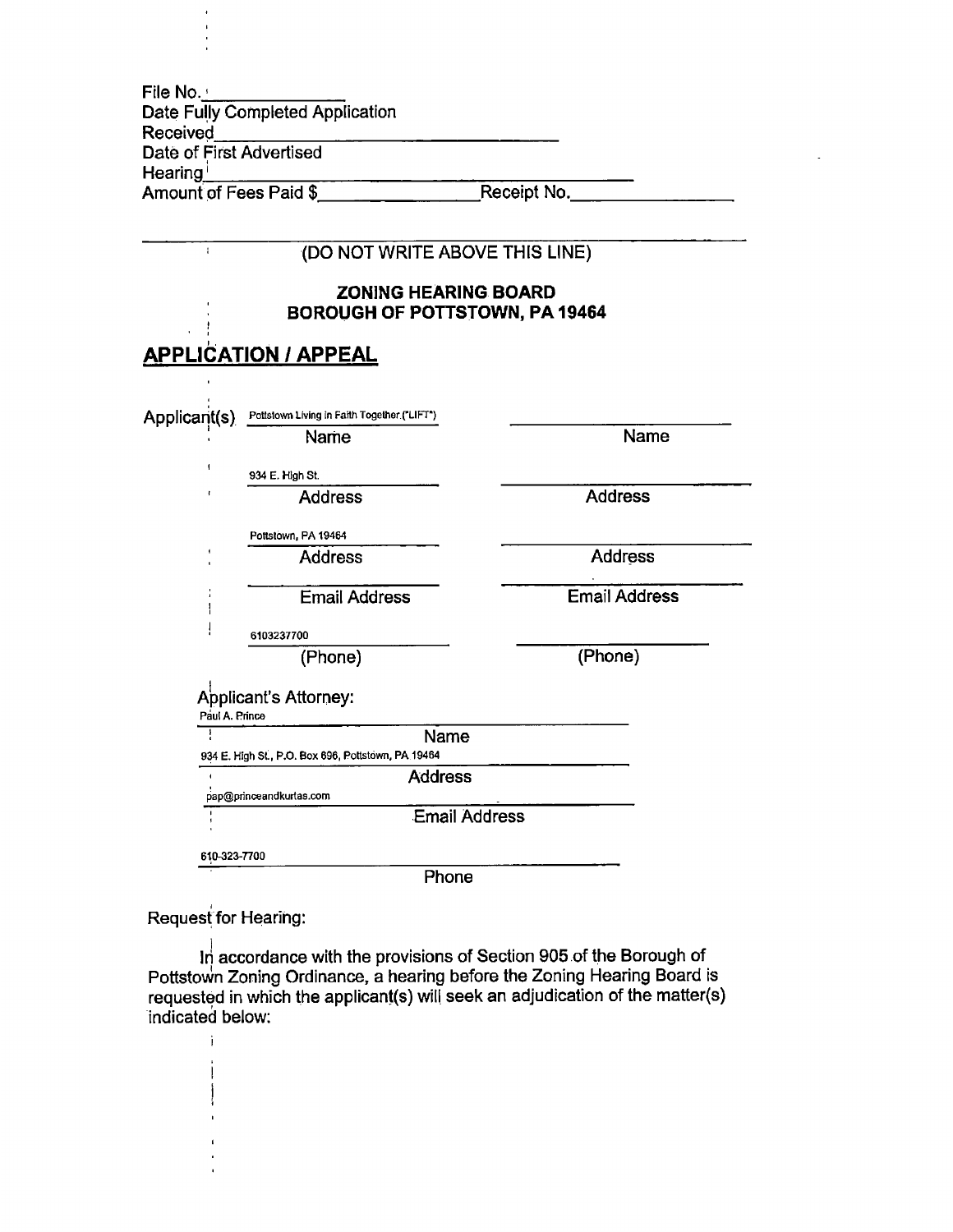#### Type of Proceeding(s): (check all that applies)

1. A variance is requested to Chapter 27, Section(s) of the Zoning Ordinance.

2. A variance is requested to Part 3, Section 314 relating to uses permitted in a Floodplain Overlay District.

3. A variance is requested to Part 3, Section 315 relating to uses permitted in an Airport Overlay District.

X 4. A special exception is requested as allowed in Chapter 27, Section 319 (6) of the Zoning Ordinance.

5. This is an appeal from the determination of the Zoning Officer with respect to the granting, denial or failure to act on an application for a permit.

 $6$ . This is an appeal from an enforcement notice issued pursuant to Section616.1 of the Pennsylvania Municipalities Planning Code. (Attach a copy of the enforcement notice)

7. This is a substantive challenge to the validity of a land use ordinance or map, or a provision thereof. (The customary written challenge should be filed with this application).

8. This is a challenge to the validity of a land use ordinance raising procedural questions or alleging defects in the process of adoption. (The customary written challenge should be filed with this application)

9. Any other appeal from a determination by an officer, body or agency of the Borough charged with the administration of any land use ordinance or application thereunder, to the extent that determination is appealable to the Zoning Hearing Board under the Municipalities Planning Code.

### The Status of the Applicant(s) is: (check one)

X A. A person who has an interest in land, the use or development of which is prohibited or restricted by an ordinance or map, or a provision thereof. (Landowner must attach a plot plan as set forth in #8 below).

B. A person affected by a use or development permitted on the land of another by an ordinance or map, or a provision thereof.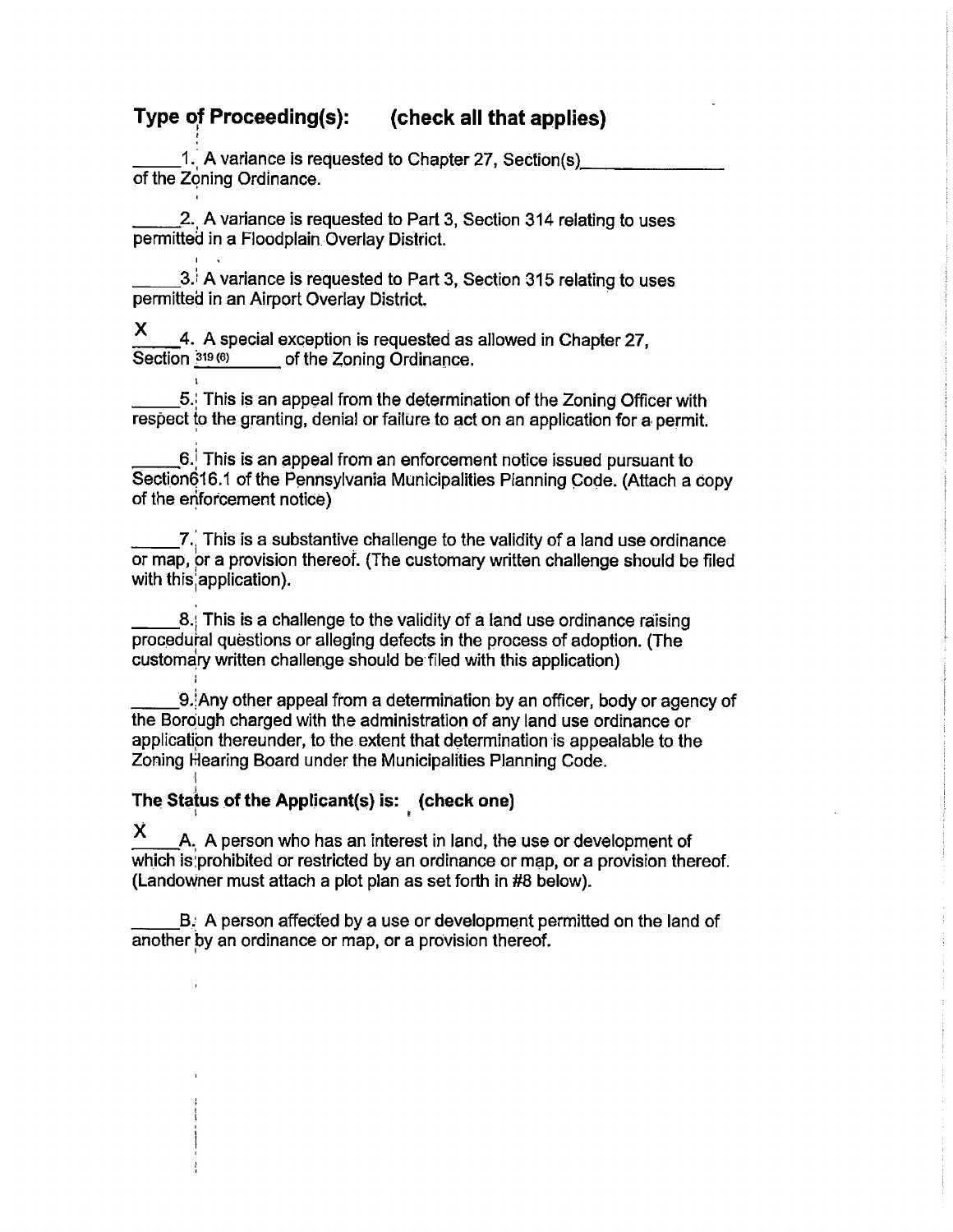#### **General Information about the Land:**

- $1.$ The land involved belongs to:
- A. Record Owner(s): Paul Desch
- Date purchased: 06/03/2013 **B.**
- $C_{\cdot}$ Deed Book5876 Page02370.1
- Equitable Owner(s): Pottstown LIFT D.
- E. Date of Agreement:
- $2<sub>1</sub>$ The land is located as follows:
- Name of street providing primary access: Charlotte A.
- Address: 163 N. Charlotte St. **B.**
- C. Which side of street: west
- D. Identify nearest street intersection and approximate distance and direction. Union Alley - 2

(Attach copy of Deed)

- $3.$ The land is configured as follows:
- Width at street (frontage): 64' A.
- Approximate average width:60' 8.5" **B.**
- C. Approximate average depth: 47'6"
- Lot / parcel size: 5800 sq.' D.
- Present improvements on the land are: 4. 3 story building
- $5<sub>1</sub>$ Present use is: empty - awaiting LIFT

#### $6.$ Zoning District: NR TTN D NB DG GE GW P FO HB HM

 $\overline{7}$ . Improvements being proposed: conversion into offices and an adult day care facility on the second floor to begin with as well as a LIFT office.

Plans depicting the existing building (w/o proposed alterations but with addi. floor supports) are attached.

8. Proposed use: The building will be totally rehabbed providing elevator service, sprinklers and modern utilities and facillities to enable

an office and intake on the first floor and other gathering and sleeping facilities on the second floor as needed.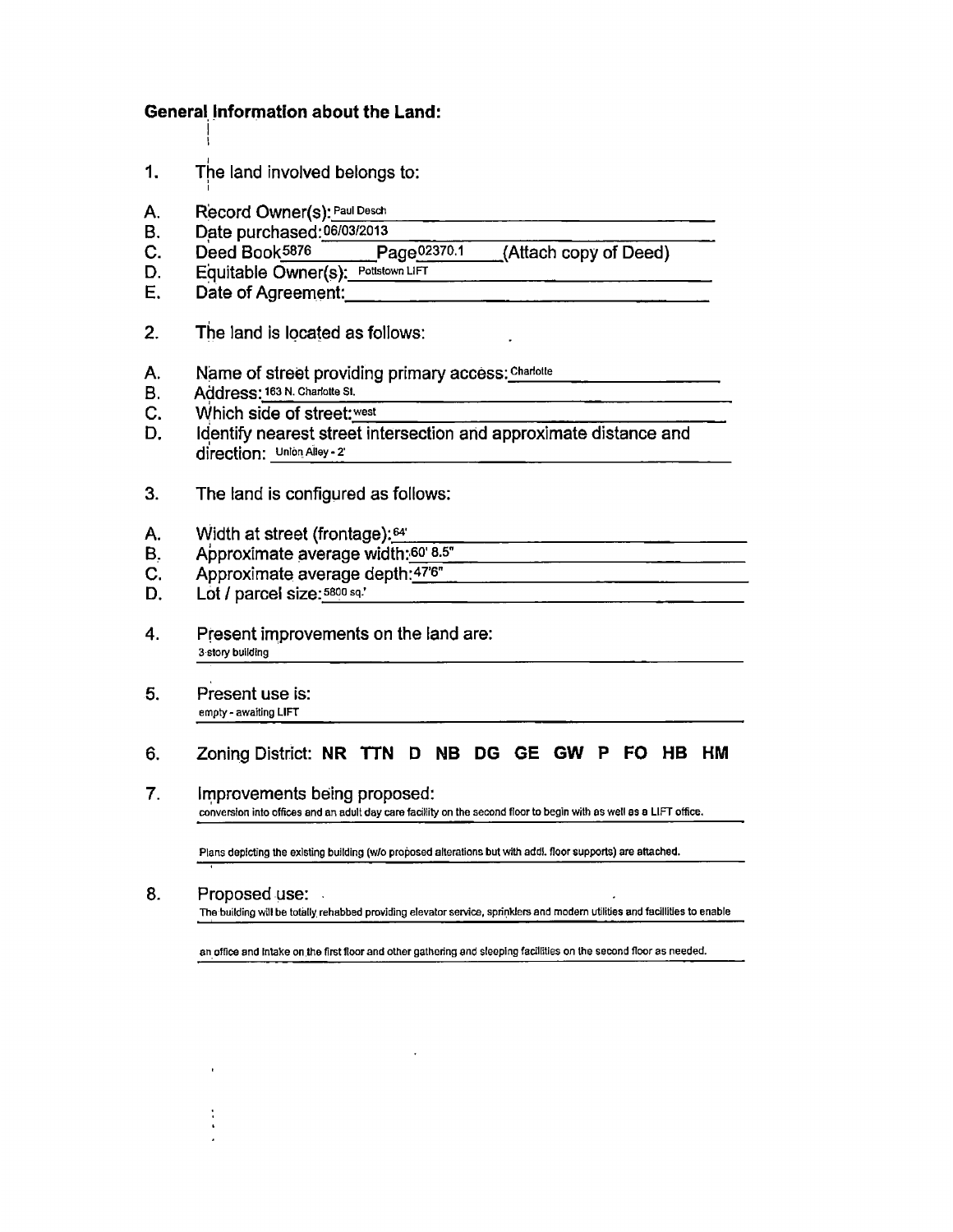#### Specific Information about this application / appeal:

(Set forth in complete detail what relief you are seeking from the Zoning Hearing Board; a brief summary of the necessary facts to be proved at the hearing; what law or legal theories pertain; what hardships will be shown; which provisions of ordinances or maps are being challenged; what official determination, action or failure to act is being appealed, etc. Attach additional sheets if necessary).

This is a special exception application for an adult day care use that is authorized in the TTN district within which the propertyy lies. Testimony will be offered confirming our intewnded compliance with Attachment 4 of the Zoning Ordinance as regards adult day care facilities. The only sign will identify the building as Pottstown LIFT; staff will be present at all times; the center will operate ten months out of the year; Dick Frantz is devising the rennovation in accordance with thhe Borough Code as well as all safety codes; and all staff meetings will, if larger than 3 persons, be held on the 3rd fl. in the new LIFT office. Off street parking is available behind the building off of Union Alley. The program does not allow walk-ins with all clients transported to the facility by LIFT. The property is surrounded principally by parks and apartment buildings such that its appearance will be consistent with its surroundings.

#### By signing this application, the applicant(s) certifies as follows:

1. The applicant(s) is the owner of the land in question, he/she has attached a plot plan showing the location, lot size, dimensions, north point, scale, adjoining owners, existing buildings and improvements, and proposed buildings and improvements.

The applicant(s) has received and read the document entitled 2. "Information for Persons Appearing Before the Zoning Hearing Board".

All the information and statements in this application and any documents 3. or plans filed in this matter are true and correct to the best of the applicant's knowledge, information and belief and applicant(s) understands this verification is made subject to the penalties of 18 PA C.S.A. Section 4904 (relating to unsworn falsifications to authorities).

Paul Desch

Froperty Owner (Print)<br>
Froperty Owner (Print)<br>
Froperty Owner (Print)<br>
From Delle Agent (Print)<br>
Owner's Signature Date Agent's Signature Date

revised 12/11/12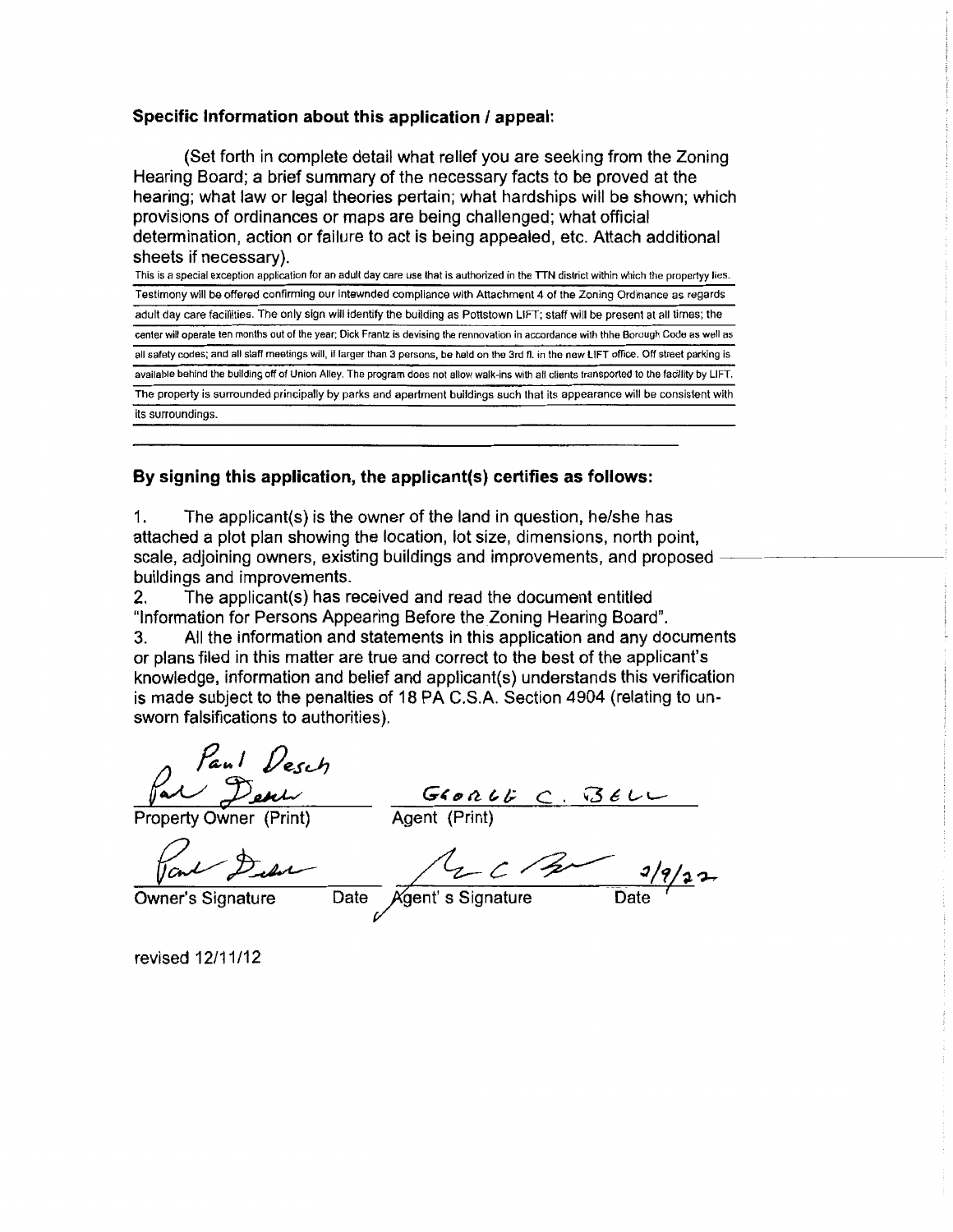| 暮.<br><b>RECORDER OF DEEDS</b><br>MONTGOMERY COUNTY<br>Nancy J. Becker                                                                                 |              | DEED BK 5876 PG 02366 to 02370.1<br>INSTRUMENT # : 2013063041<br>RECORDED DATE: 06/13/2013 02:12:55 PM<br>2931257-0012P |                                             |
|--------------------------------------------------------------------------------------------------------------------------------------------------------|--------------|-------------------------------------------------------------------------------------------------------------------------|---------------------------------------------|
| One Montgomery Plaza<br>Swede and Airy Streets ~ Suite 303<br>P.O. Box 311 ~ Norristown, PA 19404<br>Office: (610) 278-3289 $\sim$ Fax: (610) 278-3869 |              | MONTGOMERY COUNTY ROD                                                                                                   |                                             |
|                                                                                                                                                        |              | OFFICIAL RECORDING COVER PAGE                                                                                           | Page 1 of 6                                 |
| <b>Document Type:</b><br>Deed                                                                                                                          |              | Transaction #:                                                                                                          | $2894983 - 1$ Doc(s)                        |
| <b>Document Date:</b><br>06/03/2013                                                                                                                    |              | <b>Document Page Count:</b>                                                                                             | 4                                           |
| <b>Reference Info:</b>                                                                                                                                 |              | Operator Id:                                                                                                            | agiudice                                    |
| <b>RETURN TO: (Wait)</b>                                                                                                                               |              | <b>PAID BY:</b>                                                                                                         |                                             |
| <b>MAUGER &amp; METER</b>                                                                                                                              |              | MAUGER & METER                                                                                                          |                                             |
| 240 KING ST                                                                                                                                            |              |                                                                                                                         |                                             |
| P O BOX 698                                                                                                                                            |              |                                                                                                                         |                                             |
| POTTSTOWN, PA 19464                                                                                                                                    |              |                                                                                                                         |                                             |
| * PROPERTY DATA:                                                                                                                                       |              |                                                                                                                         |                                             |
| Parcel ID #:<br>16-00-03784-00-7<br>163 N CHARLOTTE ST                                                                                                 |              |                                                                                                                         |                                             |
| Address:                                                                                                                                               |              |                                                                                                                         |                                             |
| PA                                                                                                                                                     |              |                                                                                                                         |                                             |
| Municipality:<br>Pottstown Borough (100%)                                                                                                              |              |                                                                                                                         |                                             |
| School District:<br>Pottstown                                                                                                                          |              |                                                                                                                         |                                             |
| * ASSOCIATED DOCUMENT(S):                                                                                                                              |              |                                                                                                                         |                                             |
|                                                                                                                                                        |              |                                                                                                                         |                                             |
| <b>CONSIDERATION/SECURED AMT:</b>                                                                                                                      | \$0.00       | DEED BK 5876 PG 02366 to 02370.1                                                                                        |                                             |
| <b>TAXABLE AMOUNT:</b>                                                                                                                                 | \$102,862.90 | Recorded Date: 06/13/2013 02:12:55 PM                                                                                   |                                             |
| FEES / TAXES:                                                                                                                                          |              |                                                                                                                         |                                             |
| Recording Fee:Deed                                                                                                                                     | \$78.00      |                                                                                                                         |                                             |
| Affidavit Fee                                                                                                                                          | \$1.50       | I hereby CERTIFY that                                                                                                   |                                             |
| State RTT                                                                                                                                              | \$1,028.63   | this document is                                                                                                        |                                             |
| Pottstown Borough RTT                                                                                                                                  | \$514.31     | recorded in the                                                                                                         |                                             |
| Pottstown School District RTT                                                                                                                          | \$514.32     | <b>Recorder of Deeds</b>                                                                                                |                                             |
| <b>Rejected Document Fee</b>                                                                                                                           | \$10.00      | Office in Montgomery                                                                                                    |                                             |
| Total:                                                                                                                                                 | \$2,146.76   | County, Pennsylvania.                                                                                                   | <b>ESCRIPTION CONTROL</b>                   |
|                                                                                                                                                        |              |                                                                                                                         |                                             |
|                                                                                                                                                        |              |                                                                                                                         | Nancy J. Becker<br><b>Recorder of Deeds</b> |

# PLEASE DO NOT DETACH THIS PAGE IS NOW PART OF THIS LEGAL DOCUMENT

NOTE: If document data differs from cover sheet, document data always supersedes.<br>COVER PAGE DOES NOT INCLUDE ALL DATA, PLEASE SEE INDEX AND DOCUMENT FOR ANY ADDITIONAL INFORMATION.

Digitally signed 02/08/2022 by montgomery.county.rod@kofile.com



**Certified and Digitally Signed** Volidation may require Adobe Windows Integration'

eCertified copy of recorded # 2013063041 (page 1 of 6)<br>Montgomery County Recorder of Deeds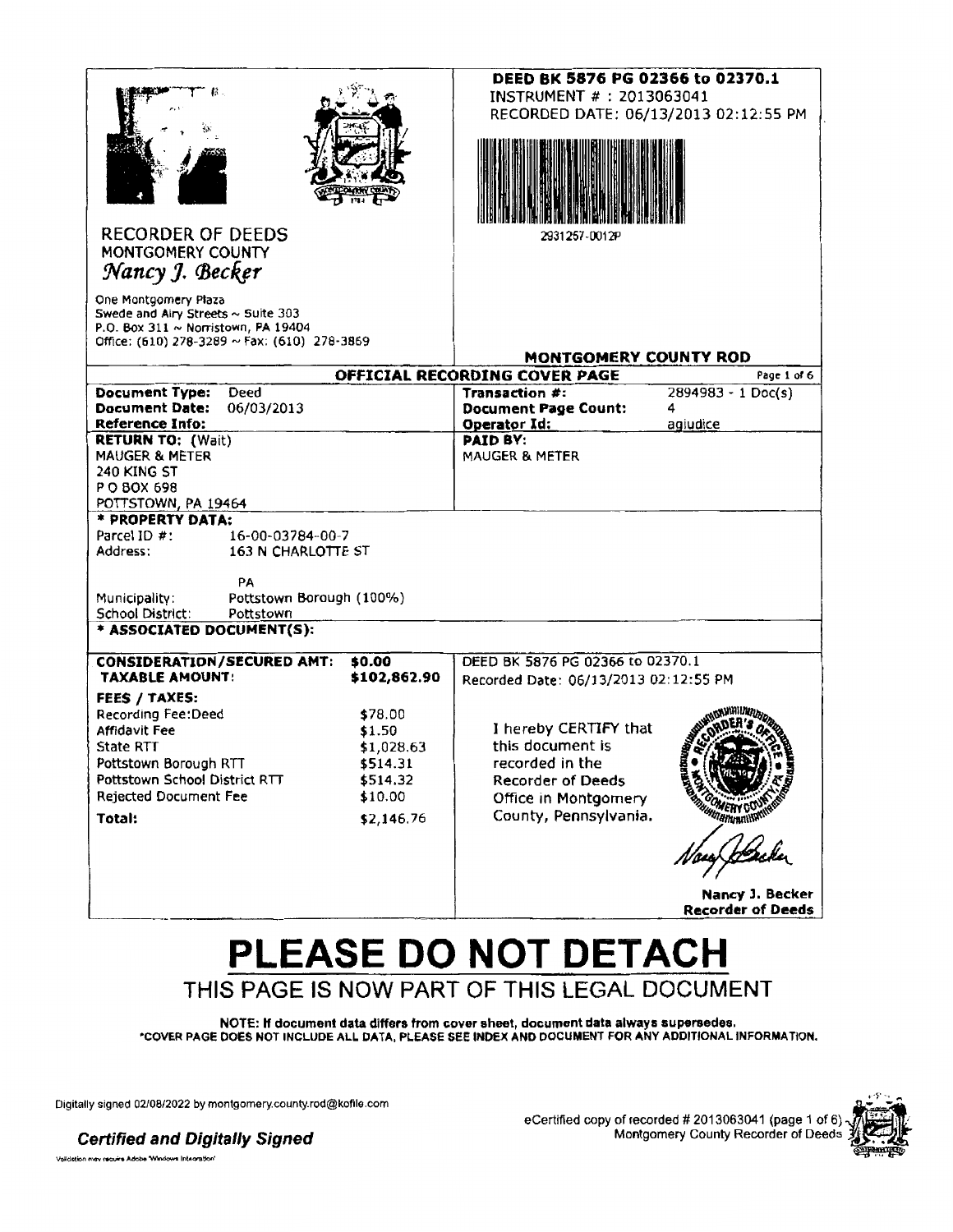HEUGROER OF DEEDS<br>MONTGOMERY COUNTY **PREPARED BY: Nicolas F. Meter, Esquire** 2013.3121-6 PM 1:48 Mauger & Meter 240 King Street, P.O. Box 698 Pottstown, PA 19464 610/323-4100 **RETURN TO:** Nicolas F. Meter, Esquire

Mauger & Meter MONTGOMERY COUNTY COMMISSIONERS REGISTRY 240 King Street, P.O. Box 698 16-00-03784-00-7 POTTSTOWN Pottstown, PA 19464 163 N CHARLOTTE ST \$10.00 STEVENS BARRY M & CAROL 610/323-4100 B 002 U 066 L 4326 DATE: 06/06/2013 JG.

- **PREMISES: 163 North Charlotte Street** Borough of Pottstown Montgomery County, Pennsylvania
- **PARCEL NO.:** 16-00-03784-00-7

# **INDENTURE**

**THIS INDENTURE**, made the  $\mathcal{B}\mathcal{L}$  day of  $\mathcal{Y}$ *the* Two Thousand Thirteen (2013).

#### BETWEEN,

#### **CAROL STEVENS, Widow**

#### "Grantor"

, in the year

N

A

Ð

#### PAUL DESCH.

"Grantee"

#### **NOW THIS INDENTURE**

WITNESSETH that the said Grantor, for and in consideration of the sum of ONE (\$1.00) Dollar-----------------------lawful money of the United States of America, unto Grantor well and truly paid at or before the sealing and delivery of these presents, the receipt whereof is hereby acknowledged, have granted, bargained and sold, aliened, enfeoffed, given, surrendered, remised, leased and released, confirmed, quitclaimed and conveyed and by these presents do grant, bargain and sell, alienate, quitclaimed and conveyed, enfeoff, give, surrender, remise, lease and release, confirm, quitclaim and convey unto the said Grantee, his heirs and assigns,

> eCertified copy of recorded # 2013063041 (page 2 of 6) Montgomery County Recorder of Deeds

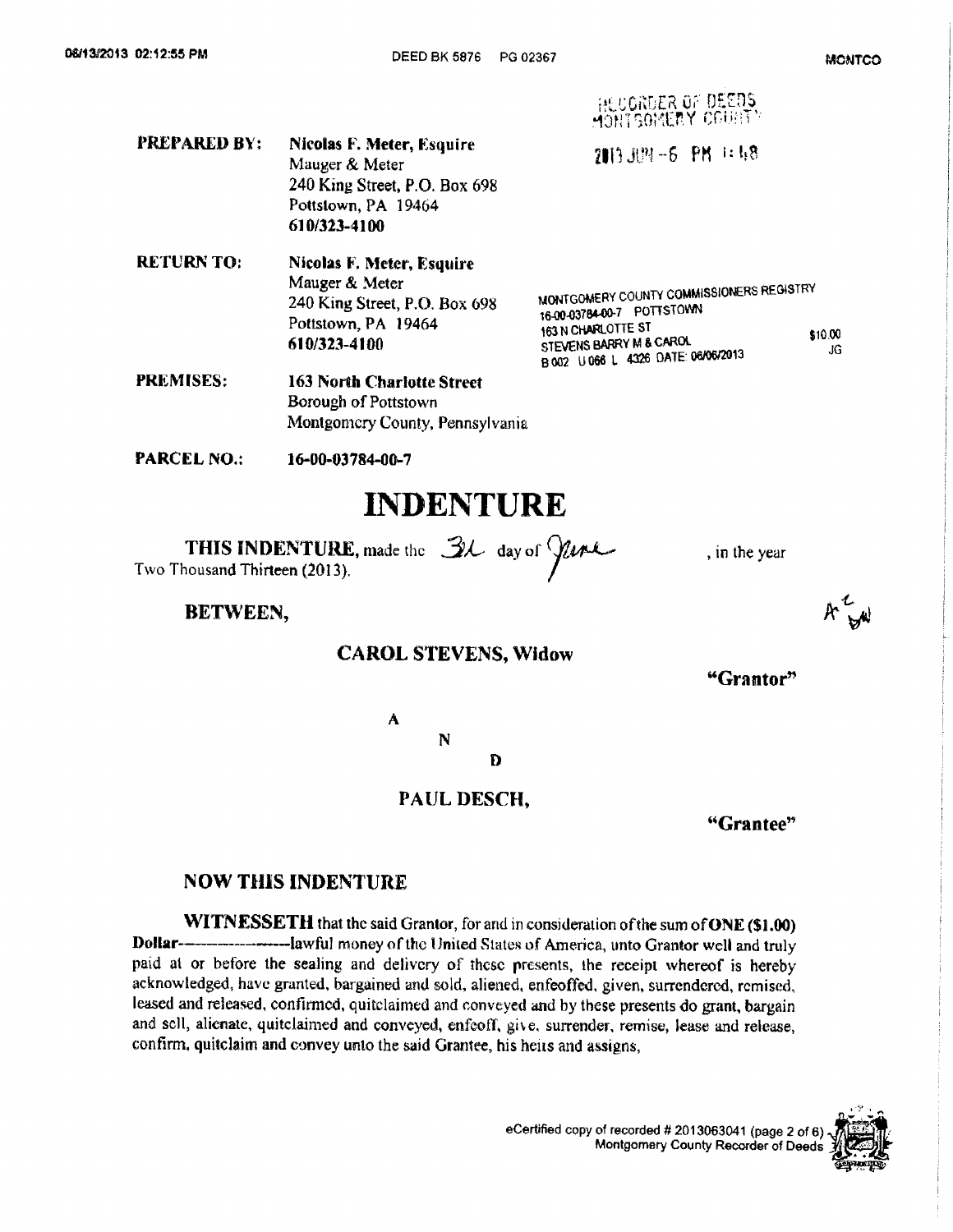ALL THAT CERTAIN two story manufacturing building, now occupied by the Ferro Phos Company, Situate at 161 and 163 North Charlotte Street, Second Ward of the Borough of Pottstown, Montgomery County, Pennsylvania, bounded and described as follows, to wit:

BEING at a point on the Westerly property line of Charlotte Street (40 feet wide), said point being Northwardly 75.75 feet from the Northwesterly property line intersection of Charlotte Street and Walnut Street (50 feet wide); thence along the Westerly side of Charlotte Street North 15 degrees 07 minutes East 64.46 feet to the Southerly side of Union Alley (20 feet wide); thence along said alley North 74 degrees 45 minutes West 90 feet to a corner of lands now or late of A. G. Wagner; thence by the said lands and parallel to Charlotte Street South 15 degrees 07 minutes West 63.88 feet to a corner of lands now or about to be conveyed to Paul S. Gilbert; thence by a line passing 12 inches clear of the Southerly wall of the brick building now occupied by the Ferro Phos Company South 74 degrees 26 minutes East 90 feet to the place of BEGINNING.

**BEING** Parcel Number #16-00-03784-00-7

BEING the same premises Krepps Britto Company, Robert W. Rowland, Linda Krepps, Roy Krepps, Alan Britto by Dced dated 12/16/1983 and recorded 12/28/1983 in Montgomery County in Deed Book 4726 Page 707 conveyed unto Barry M. Stevens and Carol Stevens, his wife, in fee.

AND the said Barry M. Stevens died on March 26, 2013.

TOGETHER with all and singular the buildings and improvements, ways, waters, watercourses, rights, liberties, hereditaments and appurtenances, whatsoever thereunto belonging, or in any wise appertaining; and the reversions and remainders, rents, issues, and profits thereof, and all the estate, right, title, interest, property, claim, and demand whatsoever of the same Grantor in law, equity or otherwise, howsoever, of in and to the same and every part thereof.

TO HAVE AND TO HOLD the same messuages or tenements and other buildings and improvements thereon erected, hereditaments and premises hereby granted, or mentioned, and intended so to be, with the appurtenances, unto the said Grantee, his heirs, successors and assigns, to and for the only proper use and behoof of the said Grantee, his heirs, successors and assigns forever.

AND THE SAID Grantor, her heirs, executors and administrators do by these presents, covenant, grant and agree to and with the said Grantee, his heirs, successors and assigns that she, the said Grantor, her heirs all and singular, the hereditaments and premises herein above described and granted or mentioned, and intended so to be, with the appurtenances, unto the said Grantee, his heirs, successors and assigns against her the said Grantor, and her heirs and against all and every other person or persons whomsoever, lawfully claiming or to claim the same or any part thereof by, from, or under him, her, them, or any of them, shall and will by these presents specially warrant and defend.



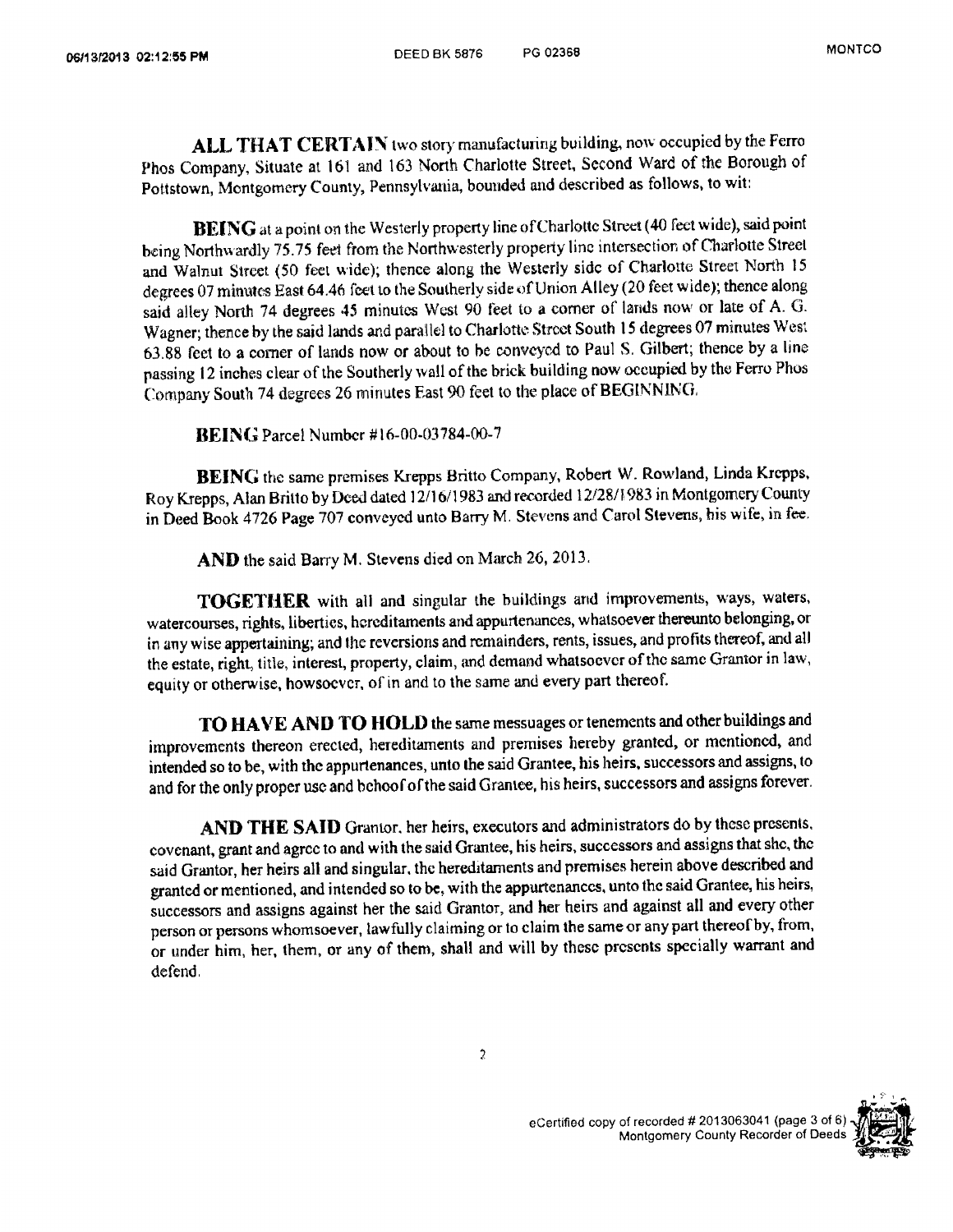IN WITNESS WHEREOF, the said parties to these presents have hereunto set their hands and seals. Dated the day and year first above written.

Carol Street

Commonwealth of Pennsylvania

 $\ddot{\cdot}$  $:$  SS.

County of Montgomery

day of ne  $31$ On this, the , 2013, before me the undersigned officer, personally appeared the above-named, CAROL STEVENS, Widow, known to me (or satisfactorily proven) to be the person whose name is subscribed to the within instrument and acknowledged that She executed the same for the purposes herein contained.

IN WITNESS WHEREOF, I hereto set my hand and official scal.

My Commission Expires:

1 Deolar

Notary Publ

NOTARIAL SEAL DONNA J. THOLAN, NOTARY PUBLIC DOUGLABB TOWNSHIP BERKS COUNTY MY COMMISSION EXPIRES JULY 5, 2013



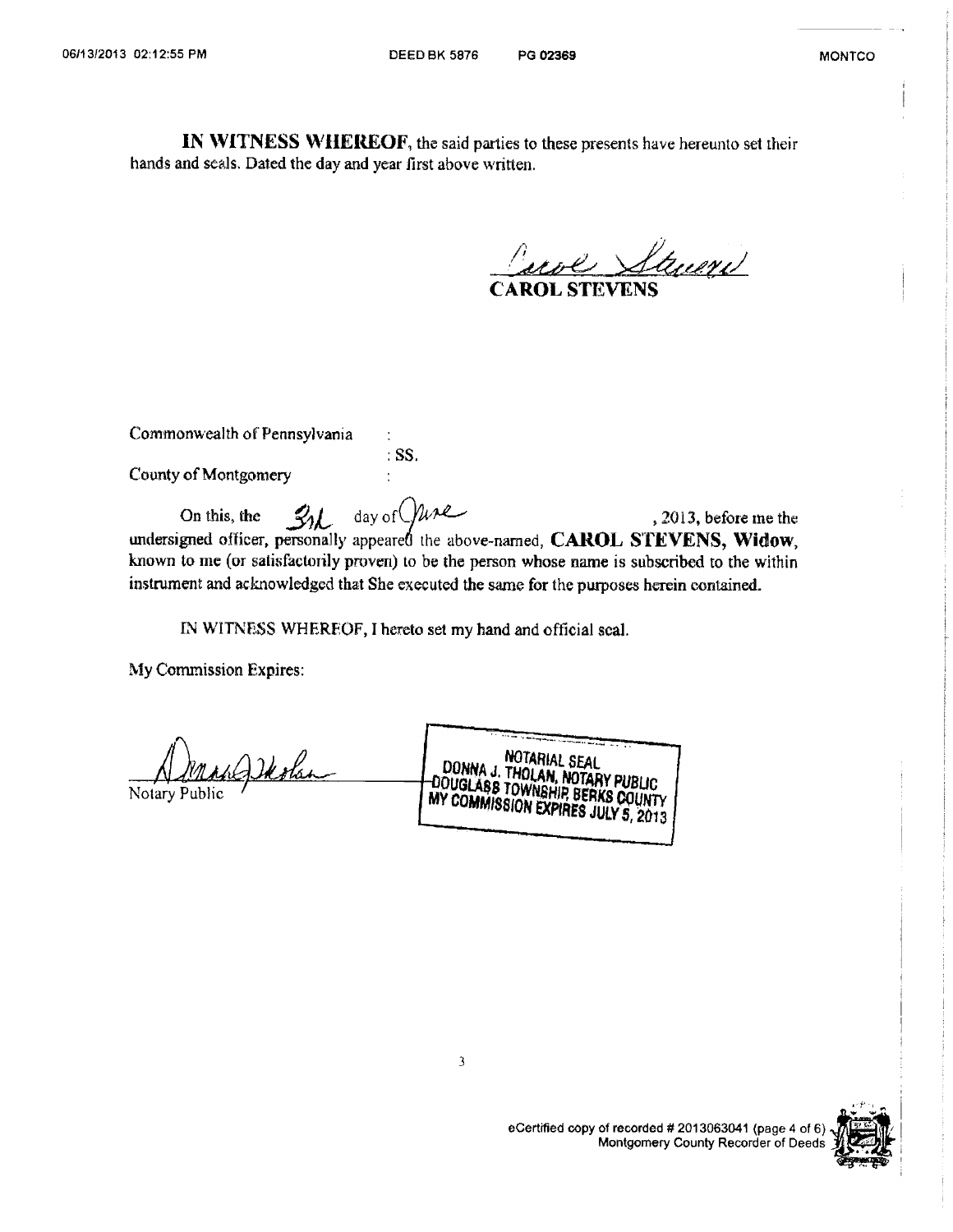# **DEED**

**CAROL STEVENS, Widow** 

TO

PAUL DESCH

PREMISES: 163 N. Charlotte Street Borough of Pottstown County of Montgomery, Pennsylvania

#### **RECORD & RETURN TO:**

Nicolas F. Meter, Esquire Mauger & Meter 240 King Street, P.O. Box 698 Pottstown, PA 19464

The address of the above named Grantee is

163 N. Charlotte Street Pottstown, PA 19464

On Behalf of the Grantee

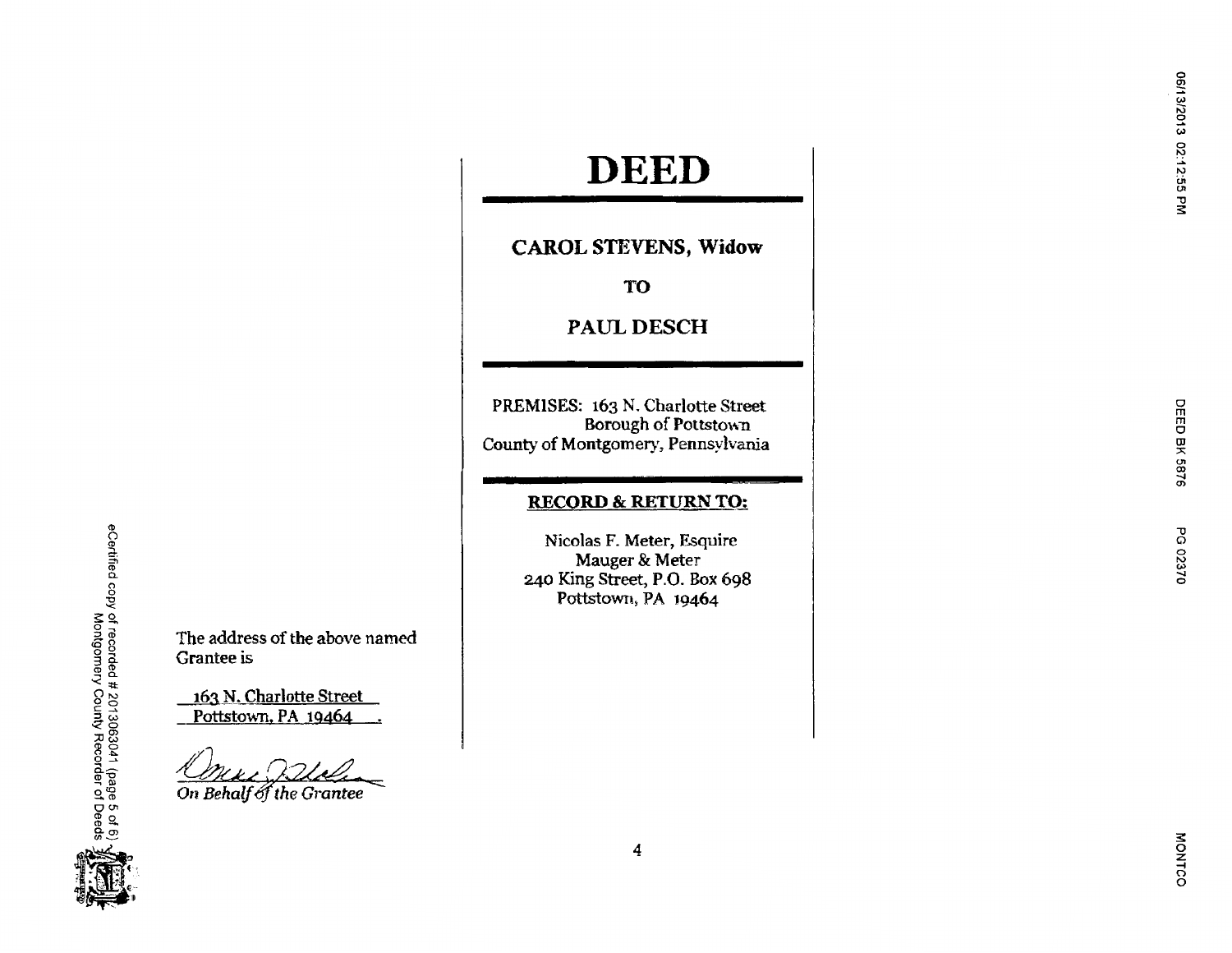06/13/2013 02:12:55 PM

﴿ وَالْأَمْرَانَةُ

pennsylvania.

Harrisburg, PA 17128-0603

DEPARTMENT OF REVENUE **Bureau of Individual Taxes** PO BOX 280603

#### PG 02370.1 DEED BK 5876 REALTY IRANSFER IAX State Tax Paid 0

**MONTCO** 

See reverse for instructions.

**STATEMENT OF VALUE** 

| Book Number 5876 |       |
|------------------|-------|
| Page Number      | 02366 |
| Date Recorded    |       |

**RECORDER'S USE ONLY** 

Complete each section and file in duplicate with Recorder of Deeds when (1) the full value/consideration is not set forth in the deed, (2) the deed is without consideration or by gift, or (3) a tax exemption is claimed. A Statement of Value is not required if the transfer is wholly exempt from tax based on family relationship or public utility easement. If more space is needed, attach additional sheets.

| A. CORRESPONDENT - All inquiries may be directed to the following person:                                                                                                                                      |                                  |                                                                                                     |                            |                      |                   |
|----------------------------------------------------------------------------------------------------------------------------------------------------------------------------------------------------------------|----------------------------------|-----------------------------------------------------------------------------------------------------|----------------------------|----------------------|-------------------|
| Name Nicolas F. Meter                                                                                                                                                                                          |                                  | Telephone Number:                                                                                   |                            |                      |                   |
| Mauger & Meter                                                                                                                                                                                                 |                                  | $610 - 323 - 4100$                                                                                  |                            |                      |                   |
| Malling Address<br>P.O. Box 698                                                                                                                                                                                |                                  | City                                                                                                |                            | <b>State</b>         | <b>ZIP</b> Code   |
|                                                                                                                                                                                                                | Pottstown                        |                                                                                                     | PA                         | 19464                |                   |
| <b>B. TRANSFER DATA</b>                                                                                                                                                                                        |                                  | C. Date of Acceptance of Document                                                                   |                            |                      |                   |
| Grantor(s)/Lessor(s)                                                                                                                                                                                           | Grantee(s)/Lessee(s)             |                                                                                                     |                            |                      |                   |
| Carol Stevens                                                                                                                                                                                                  |                                  | Paul Desch                                                                                          |                            |                      |                   |
| Mailing Address                                                                                                                                                                                                |                                  | Malling Address                                                                                     |                            |                      |                   |
| 163 N. Charlotte Street                                                                                                                                                                                        |                                  |                                                                                                     | 248 Walnut Street          |                      |                   |
| Clty<br>Pottstown                                                                                                                                                                                              | ZIP Code<br>State<br>19464<br>РA | Cltv<br>Pottstown                                                                                   |                            | State<br>PA          | ZIP Code<br>19464 |
| <b>D. REAL ESTATE LOCATION</b>                                                                                                                                                                                 |                                  |                                                                                                     |                            |                      |                   |
| <b>Street Address</b>                                                                                                                                                                                          |                                  | City, Township, Borough                                                                             |                            |                      |                   |
| 163 North Charlotte Street                                                                                                                                                                                     |                                  | Pottstown Borough                                                                                   |                            |                      |                   |
| County                                                                                                                                                                                                         | School District                  |                                                                                                     | Tax Parcel Number          |                      |                   |
| Mnotgomery                                                                                                                                                                                                     | Pottstown                        |                                                                                                     | $16 - 00 - 03784 - 00 - 7$ |                      |                   |
| E. VALUATION DATA - WAS TRANSACTION PART OF AN ASSIGNMENT OR RELOCATION? I Y IN                                                                                                                                |                                  |                                                                                                     |                            |                      |                   |
| 1. Actual Cash Consideration                                                                                                                                                                                   | 2. Other Consideration           |                                                                                                     | 3. Total Consideration     |                      |                   |
| 0.00                                                                                                                                                                                                           | + 0.00                           |                                                                                                     | $= 0.00$                   |                      |                   |
| 4. County Assessed Value                                                                                                                                                                                       | 5. Common Level Ratio Factor     |                                                                                                     | 6. Fair Market Value       |                      |                   |
| 63,890.00                                                                                                                                                                                                      | $x\;1.61$                        |                                                                                                     | $= 102,862.90$             |                      |                   |
| F. EXEMPTION DATA                                                                                                                                                                                              |                                  |                                                                                                     |                            |                      |                   |
| 1a. Amount of Exemption Claimed                                                                                                                                                                                |                                  | 1b. Percentage of Grantor's Interest in Real Estate   1c, Percentage of Grantor's Interest Conveyed |                            |                      |                   |
|                                                                                                                                                                                                                | ÖΔ                               |                                                                                                     | 7ه ده/                     |                      |                   |
| Check Appropriate Box Below for Exemption Claimed.                                                                                                                                                             |                                  |                                                                                                     |                            |                      |                   |
| Will or intestate succession.                                                                                                                                                                                  |                                  |                                                                                                     |                            |                      |                   |
|                                                                                                                                                                                                                |                                  | (Name of Decedent)                                                                                  |                            | (Estate File Number) |                   |
| Transfer to a trust. (Attach complete copy of trust agreement identifying all beneficiaries.)<br>П                                                                                                             |                                  |                                                                                                     |                            |                      |                   |
| Transfer from a trust. Date of transfer into the trust<br>If trust was amended attach a copy of original and amended trust.                                                                                    |                                  |                                                                                                     |                            |                      |                   |
| [7] Transfer between principal and agent/straw party. (Attach complete copy of agency/straw party agreement.)                                                                                                  |                                  |                                                                                                     |                            |                      |                   |
|                                                                                                                                                                                                                |                                  |                                                                                                     |                            |                      |                   |
| Transfers to the commonwealth, the U.S. and instrumentalities by gift, dedication, condemnation or in lieu of con-<br>U<br>demnation. (If condemnation or in lieu of condemnation, attach copy of resolution.) |                                  |                                                                                                     |                            |                      |                   |
| Transfer from mortgagor to a holder of a mortgage in default. (Attach copy of mortgage and note/assignment.)<br>U                                                                                              |                                  |                                                                                                     |                            |                      |                   |
| Corrective or confirmatory deed. (Attach complete copy of the deed to be corrected or confirmed.)<br>П                                                                                                         |                                  |                                                                                                     |                            |                      |                   |
|                                                                                                                                                                                                                |                                  |                                                                                                     |                            |                      |                   |
| Statutory corporate consolidation, merger or division. (Attach copy of articles.)<br>п                                                                                                                         |                                  |                                                                                                     |                            |                      |                   |
| Other (Please explain exemption claimed.)                                                                                                                                                                      |                                  |                                                                                                     |                            |                      |                   |
| Under penalties of law, I declare that I have examined this statement, including accompanying information, and to                                                                                              |                                  |                                                                                                     |                            |                      |                   |
| the best of my knoyledge and belief, it is true, correct and complete.                                                                                                                                         |                                  |                                                                                                     |                            |                      |                   |
| Signature of Correspondent Br Responsible Party                                                                                                                                                                |                                  |                                                                                                     |                            | Date                 |                   |
|                                                                                                                                                                                                                |                                  |                                                                                                     |                            | فواريه ارا           |                   |

FAILURE TO COMPLETE THIS FORM PROPERLY OR ATTACH REQUESTED DOCUMENTATION MAY RESULT IN THE RECORDER'S REFUSAL TO RECORD THE DEED.



eCertified copy of recorded # 2013063041 (page 6 of 6) Montgomery County Recorder of Deeds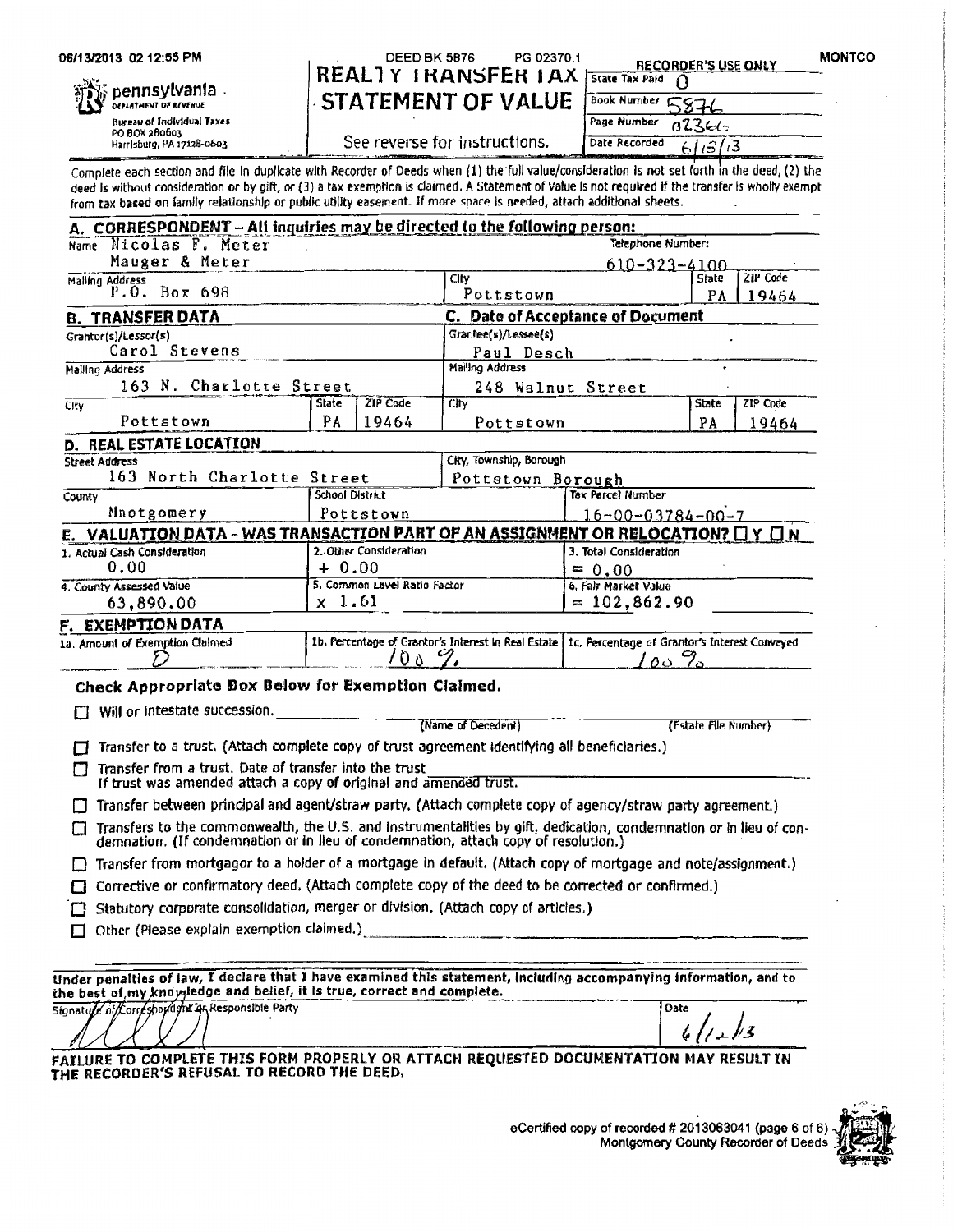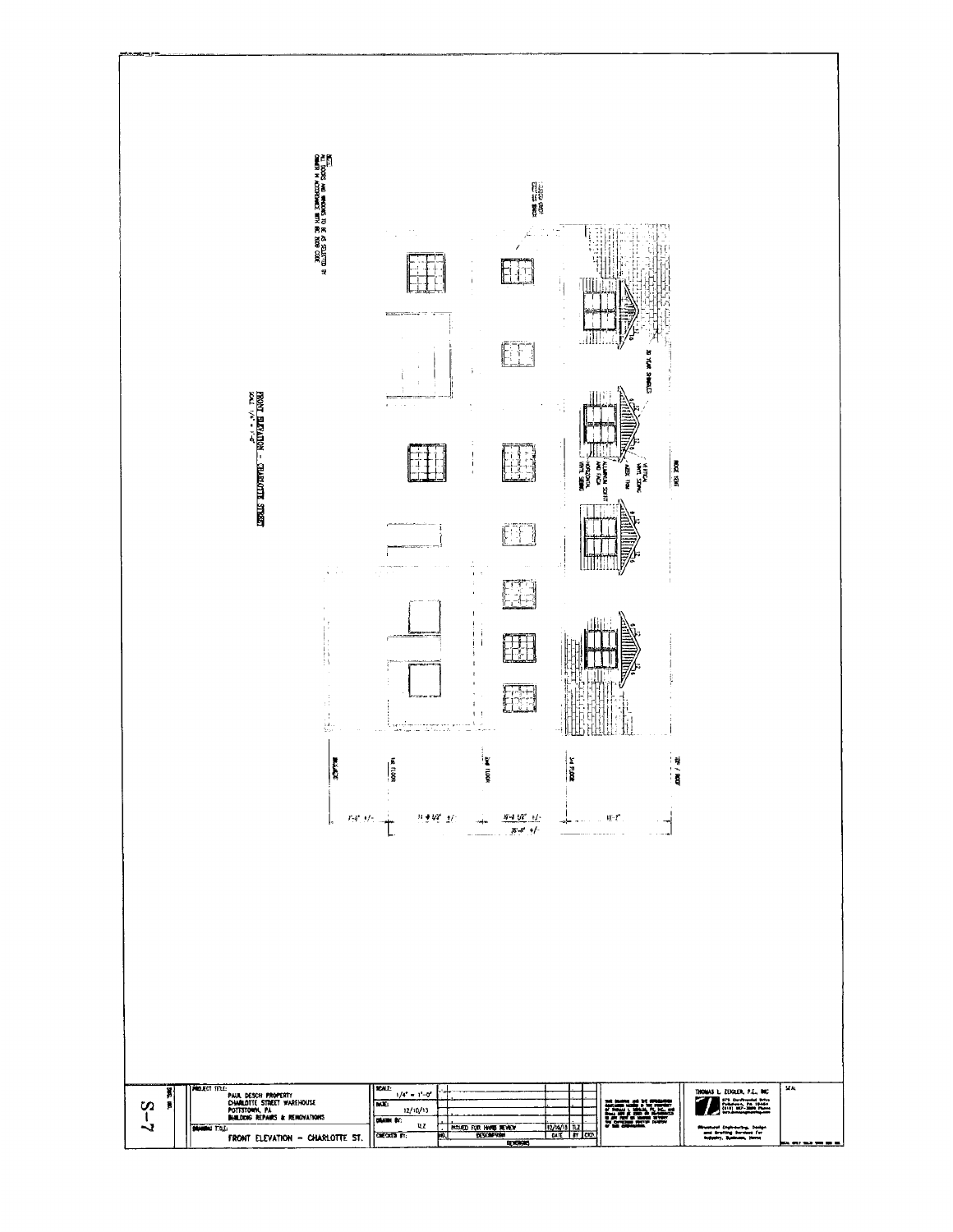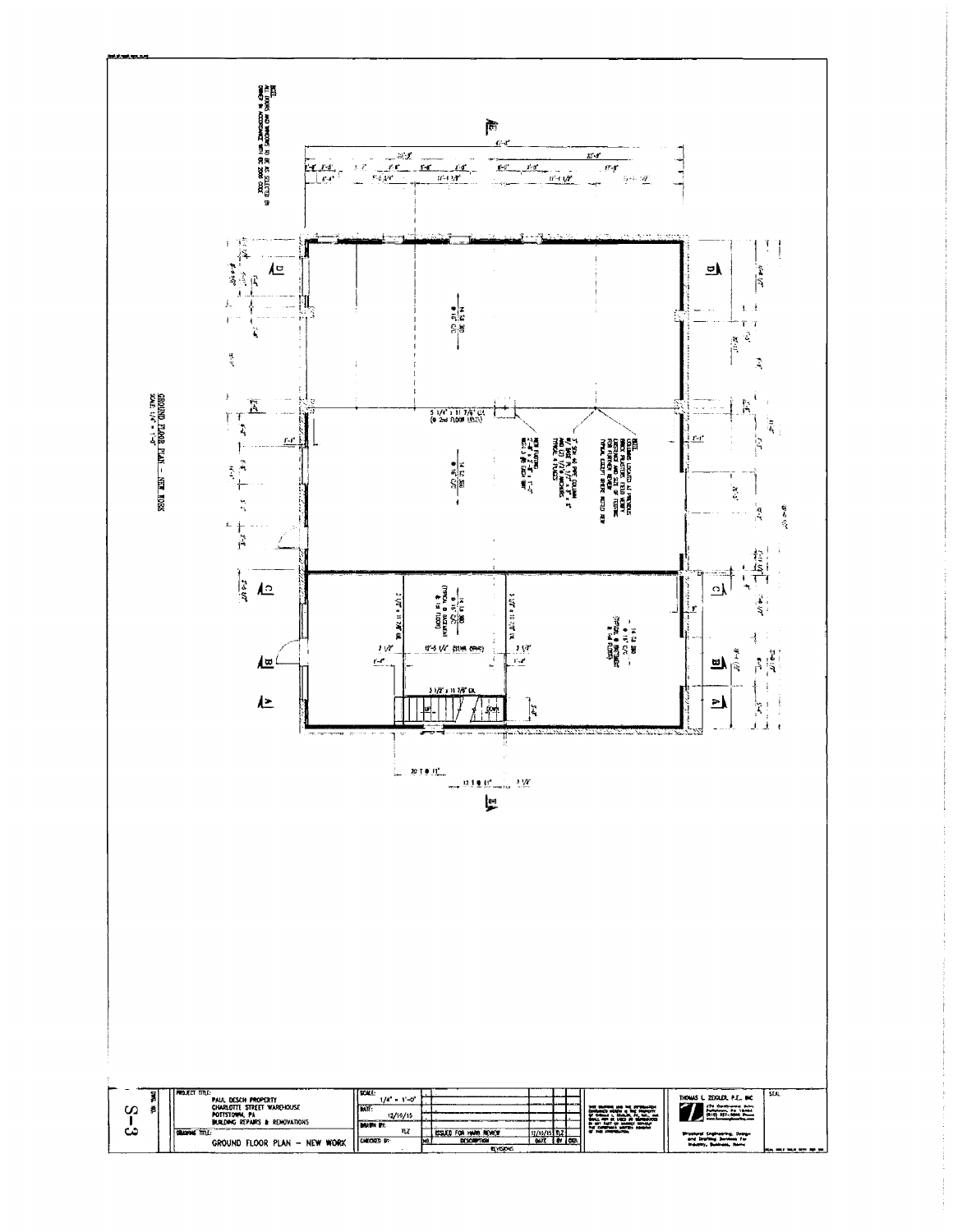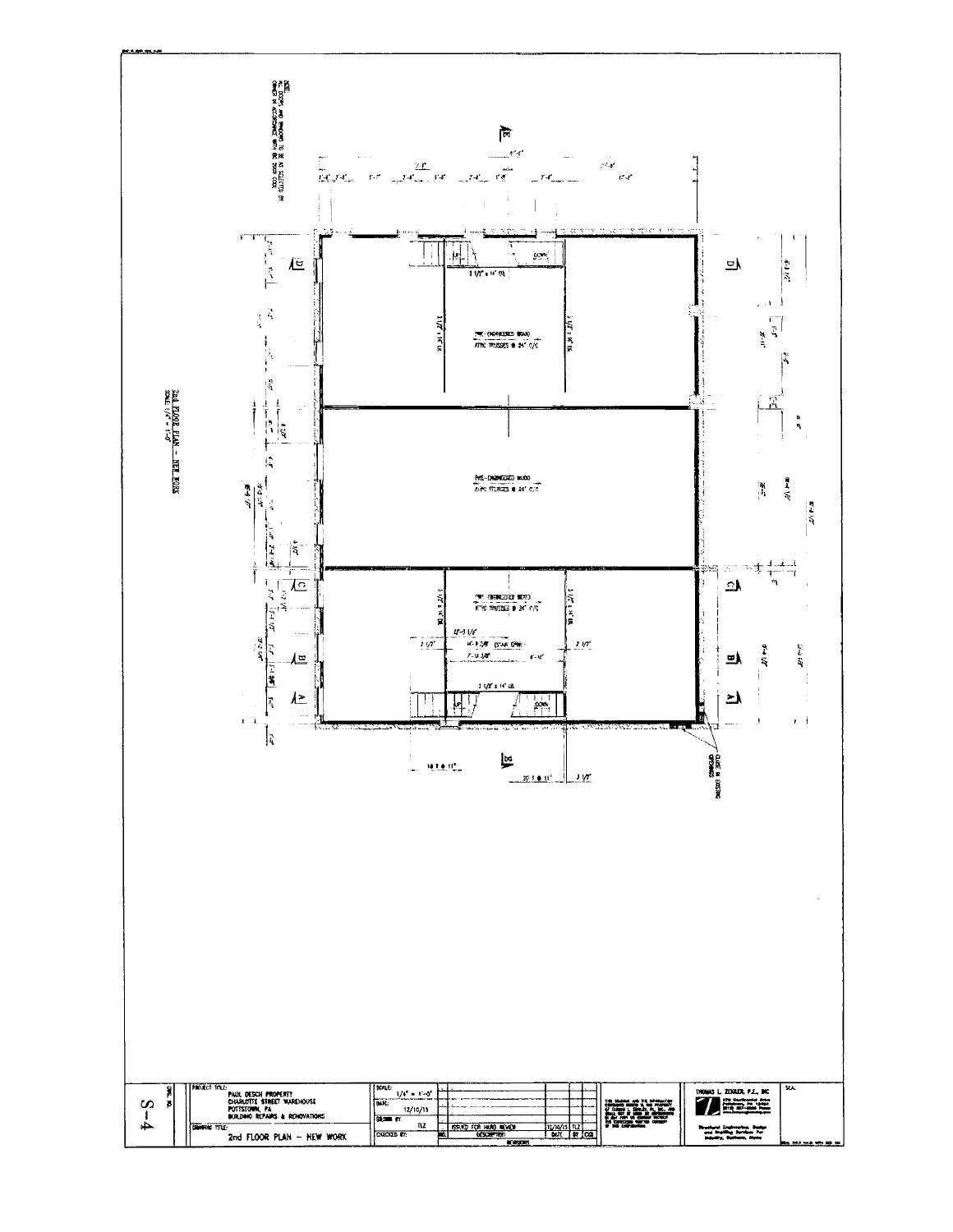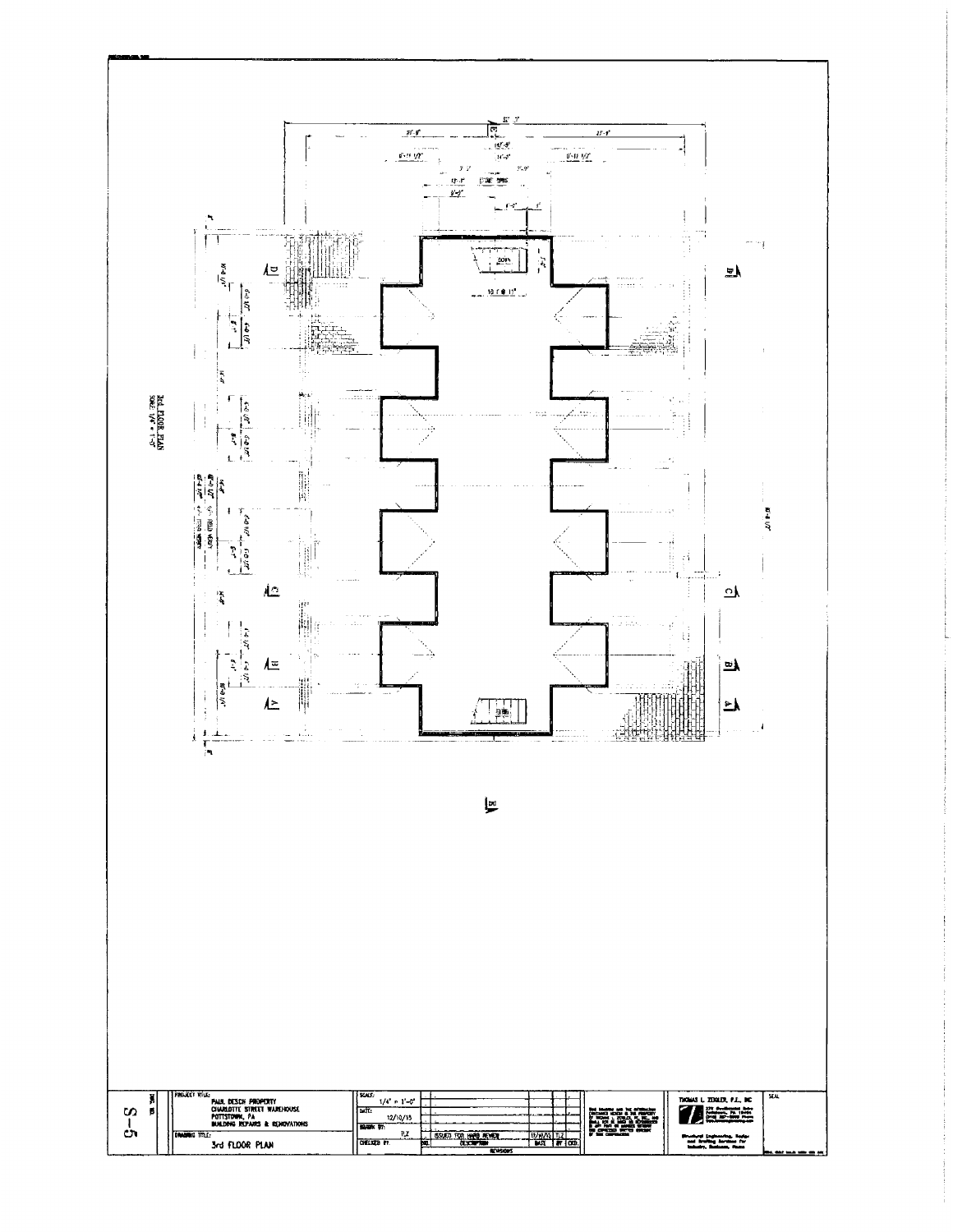### Attachment 4 - Additional Adult Day Care requirements

SECTION A319. Special Exceptions. (Amended by Ord. 2136, 5/11/2015; and by Ord. 2138, 6/8/2015)

The following uses shall be permitted by the Zoning Hearing Board as special exceptions where an applicant shall meet or exceed the following regulations and criteria:

A. An adult day care shall register and maintain at all times with the Code Enforcement Officer accurate information regarding its location, together with the general type of services provided, maximum number of residents, and identity and contact information for any sponsoring government agency.

B. All floors above grade shall have a direct means of escape to ground level.

C. No bedroom shall be occupied by more than two persons.

D. An adult day care shall be adequately supervised by a staff qualified by the sponsoring government agency on a twenty-four-hour-per-day basis.

E. Any employee or staff meeting shall be limited to a maximum of three persons per day.

F. An adult day care shall maintain at all times any and all required federal, state, and local licenses and certifications.

G. An adult day care shall comply with all other Borough Ordinances.

H. An adult day care home shall maintain all approved systems for sewage disposal and water supply.

I. All off-street parking spaces shall be a minimum of five feet from the property line and screened from adjoining properties.

J. No sign shall identify the use.

 $\overline{1}$ 

K. No kitchen facilities shall be located in any bedroom.

L. An adult day care must be built, maintained, and operated so as to avoid potential or actual adverse influences and impacts upon surrounding properties and the general health, safety, and welfare; and maintain the appearance of a single-family home compatible with the surrounding neighborhood.

M. The applicant shall present a safety and security plan, and the Zoning Hearing Board, at its discretion, shall attach to any approval any other conditions ensuring appropriate security measures to protect the health, safety, and welfare of the staff, lodgers, and surrounding community.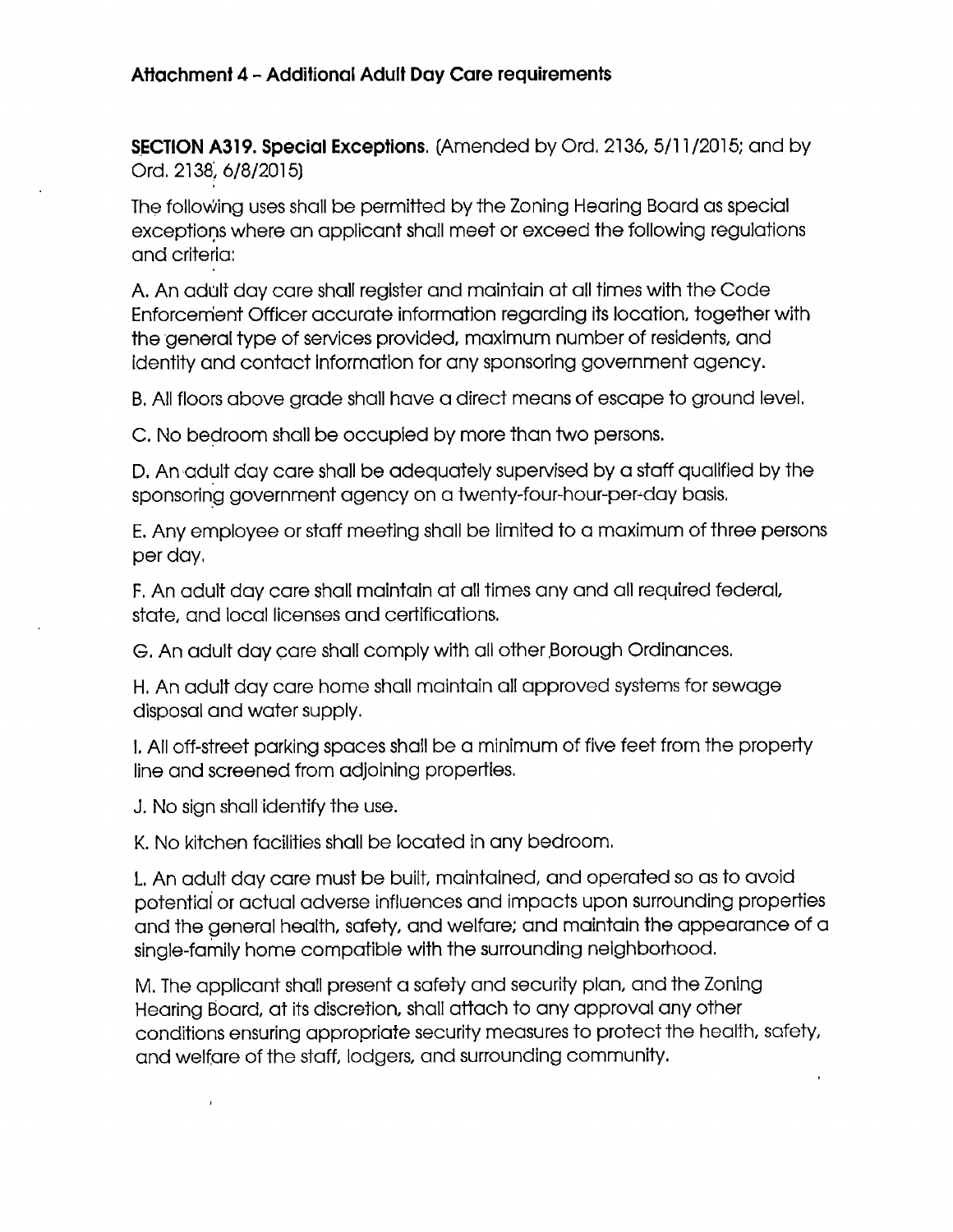| Pottstown Living in Faith Together, LL<br>934 E. High Street<br>Pottstown, PA 19464 |             | DATE te bruary |                                                |
|-------------------------------------------------------------------------------------|-------------|----------------|------------------------------------------------|
| PAY<br>TO THE<br>)orwuck<br><b>ORDER OF</b>                                         | $6$ TTSTOWN |                | $,500 \frac{56}{60}$<br>$\widehat{\mathbb{C}}$ |
|                                                                                     |             | v e vi         | <b>DOLLARS</b>                                 |
| <b>Key Babk</b>                                                                     | $\sim$ GeV. |                | George C. Bell<br>Robert Rettinger             |
| Angel entius<br>FOR $\leq$ $\frac{1}{2}$                                            | ing natio   |                |                                                |
| THE COMPANY OF STREET                                                               |             |                |                                                |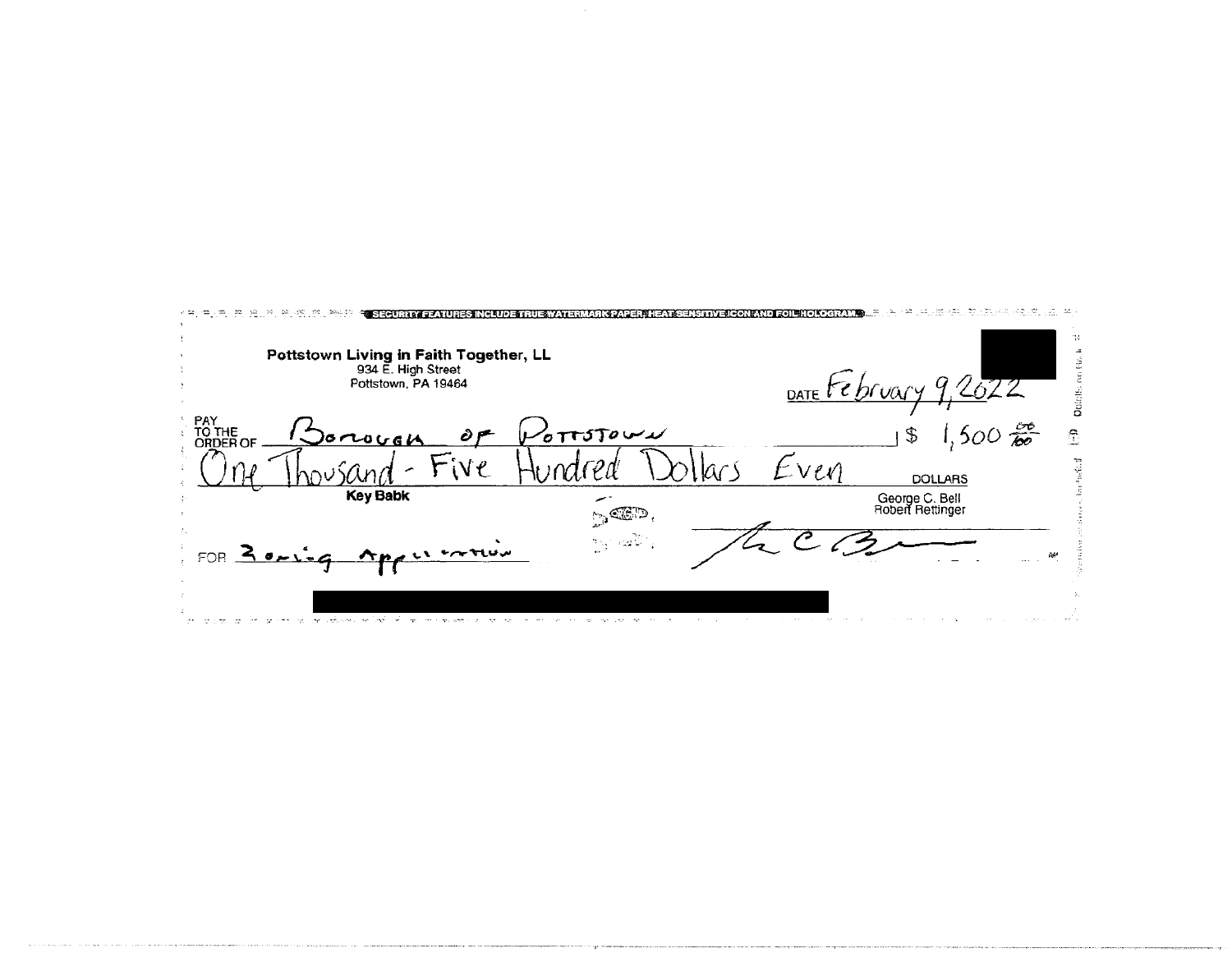### **ADULT DAY-CARE CENTER**

Any dwelling, building, or portion thereof which provides for supervised care to persons who a) are not family, b) are primarily over age 60, and c) need daily assistance because of their physical health, Alzheimer's disease, developmental handicap, and/or physical handicap. This use may involve occasional overnight stays of less than a total of 60 hours per week per person. This use shall not include persons who need oversight because of behavior that is criminal or violent. [Added by Ord. 2136, 5/11/2015]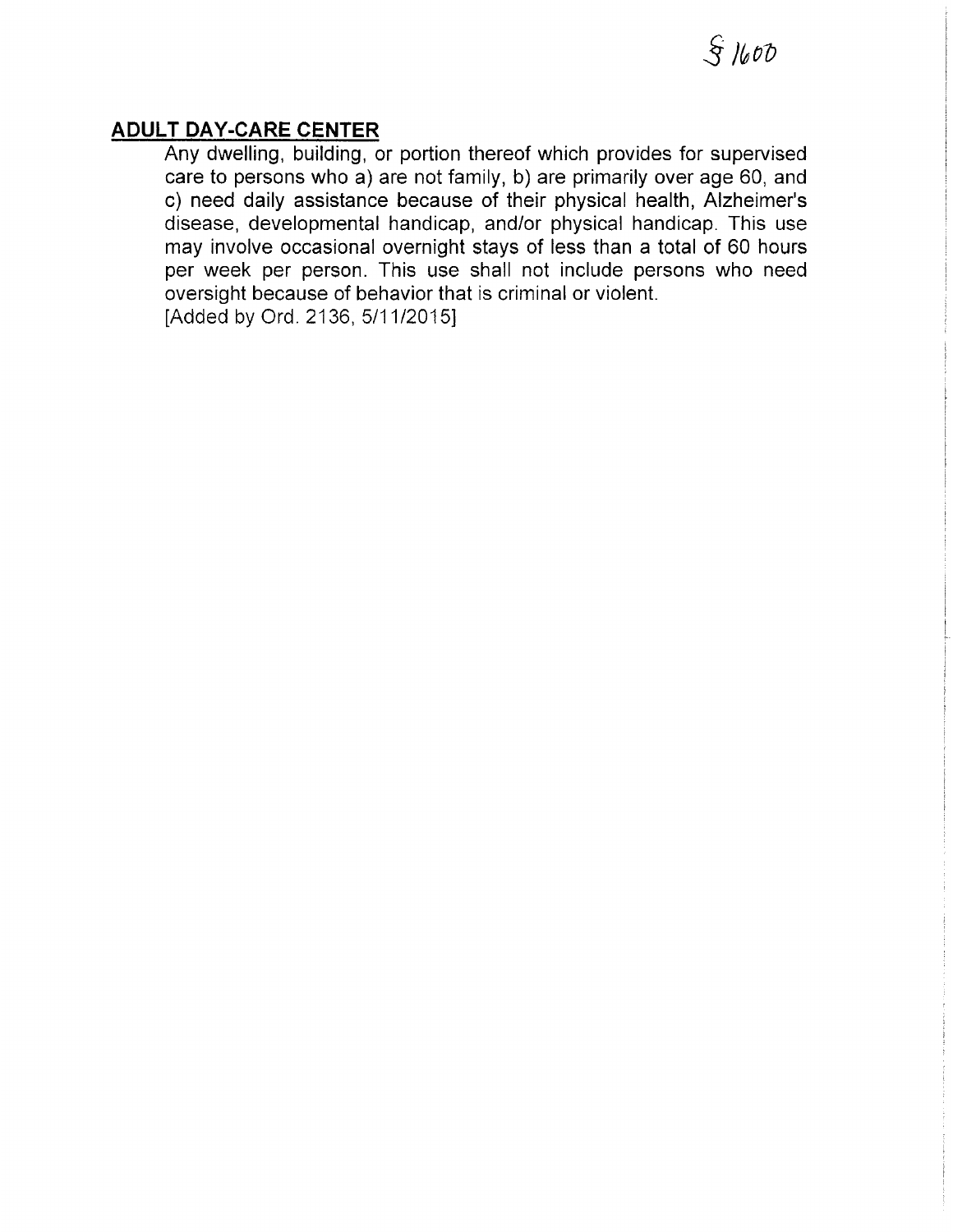Borough of Pottstown, PA Tuesday, February 15, 2022

## Chapter 27. Zoning

# **PART 3. DISTRICTS**

## § 319. Traditional Town Neighborhood (Conservation).

[Ord. 1968, 9/8/2003, § 319; as amended by Ord. 2042, 8/13/2007]

Intent: To preserve and enhance historic neighborhoods that are predominantly residential, but  $1<sup>1</sup>$ also have a small number of stores and offices mixed in with the housing.

#### $2.$ Permitted Uses.

Dwelling - apartment/condominium (minimum 2,400 sf on ground floor)

Dwelling - single-family detached

Dwelling - single-family semidetached

Municipal parks, playgrounds, and other such municipal buildings and uses deemed appropriate and necessary by the Borough Council. [Added by Ord. 2110, 5/13/2013]

3. Conditional Uses (See Conditional Uses - Sections 400-401).

Uses of the same general character as those listed in this chart, with the same or lesser impact on the community as determined by Borough Council

#### 4. Accessory Uses.

Garage - private Greenhouse Home occupation Municipal or civic accessory use/structure [Added by Ord. 2067, 12/14/2009, § 4] Outdoor dining area (by conditional use) [Added by Ord. No. 2187, 7/8/2019]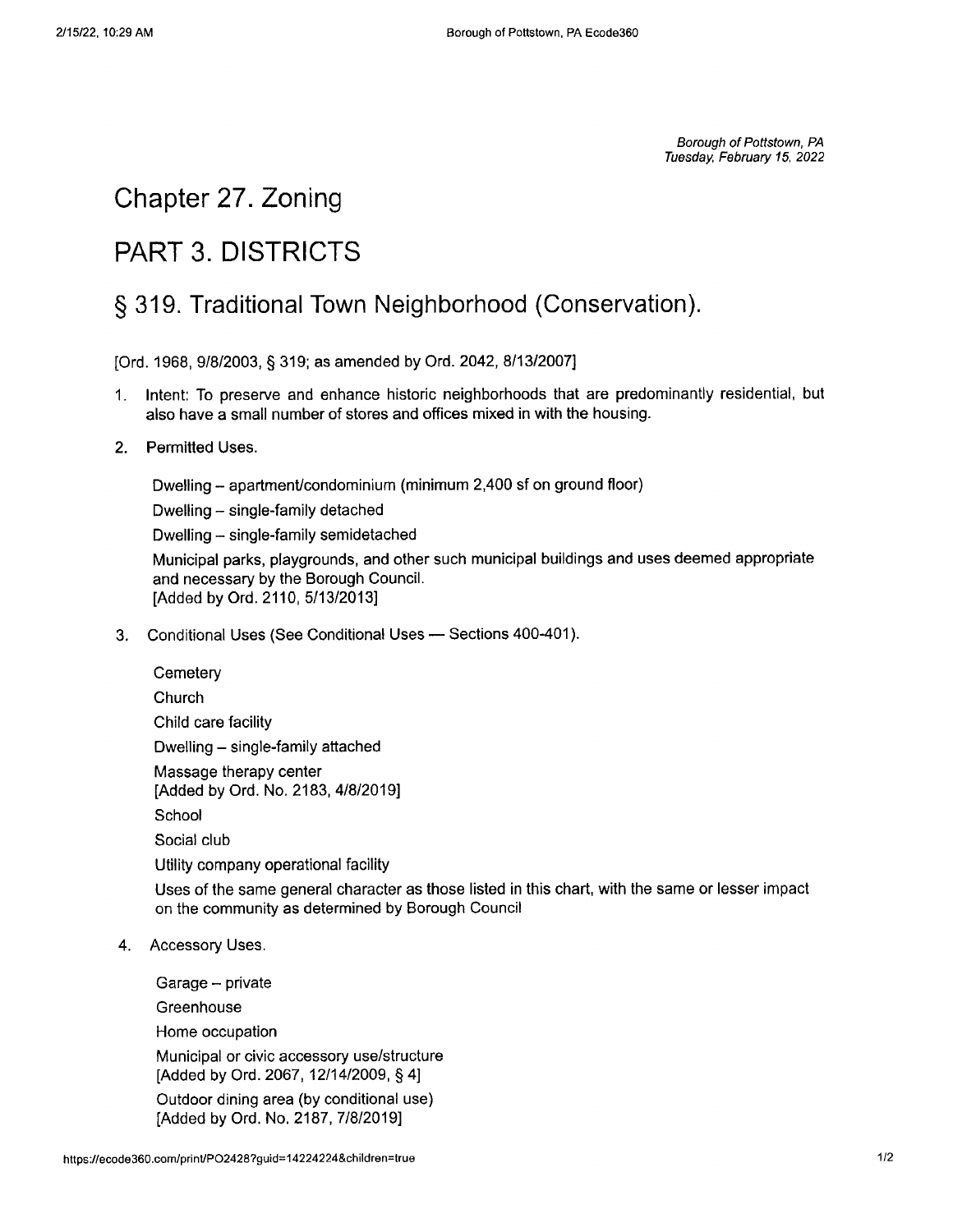Parking lot Solar energy equipment [Added by Ord. 2064, 7/13/2009, § 3] Storage shed (maximum 120 square feet) Swimming pool

 $5.$ Existing Building Conditional Uses (See Section 402).

Any existing nonresidential building:

Office (except client-based social service provider)

Office (except client-based social service provider) on first floor, and dwelling apartment/condominium on upper floors

Any existing nonresidential building with a minimum of 1,500 square feet on the ground floor of the principal building:

Direct retail direct service restaurant - nonalcoholic

Any existing nonresidential building consisting of two or more stories with a minimum of 2,500 square feet (existing on the date of enactment of this amendment) on the ground floor of the principal building:

[Amended by Ord. 2085, 9/12/2011]

Apartment/condominium

Any existing dwelling - apartment/condominium building:

Office (except client-based social service provider), solely, or with apartment/condominium on upper floors

6. Special Exceptions (see Section A319). [Amended by Ord. 2136, 5/11/2015; and by Ord. 2138, 6/8/2015]

Adult day care Bed-and-breakfast/tourist home Boarding home Group home Personal care home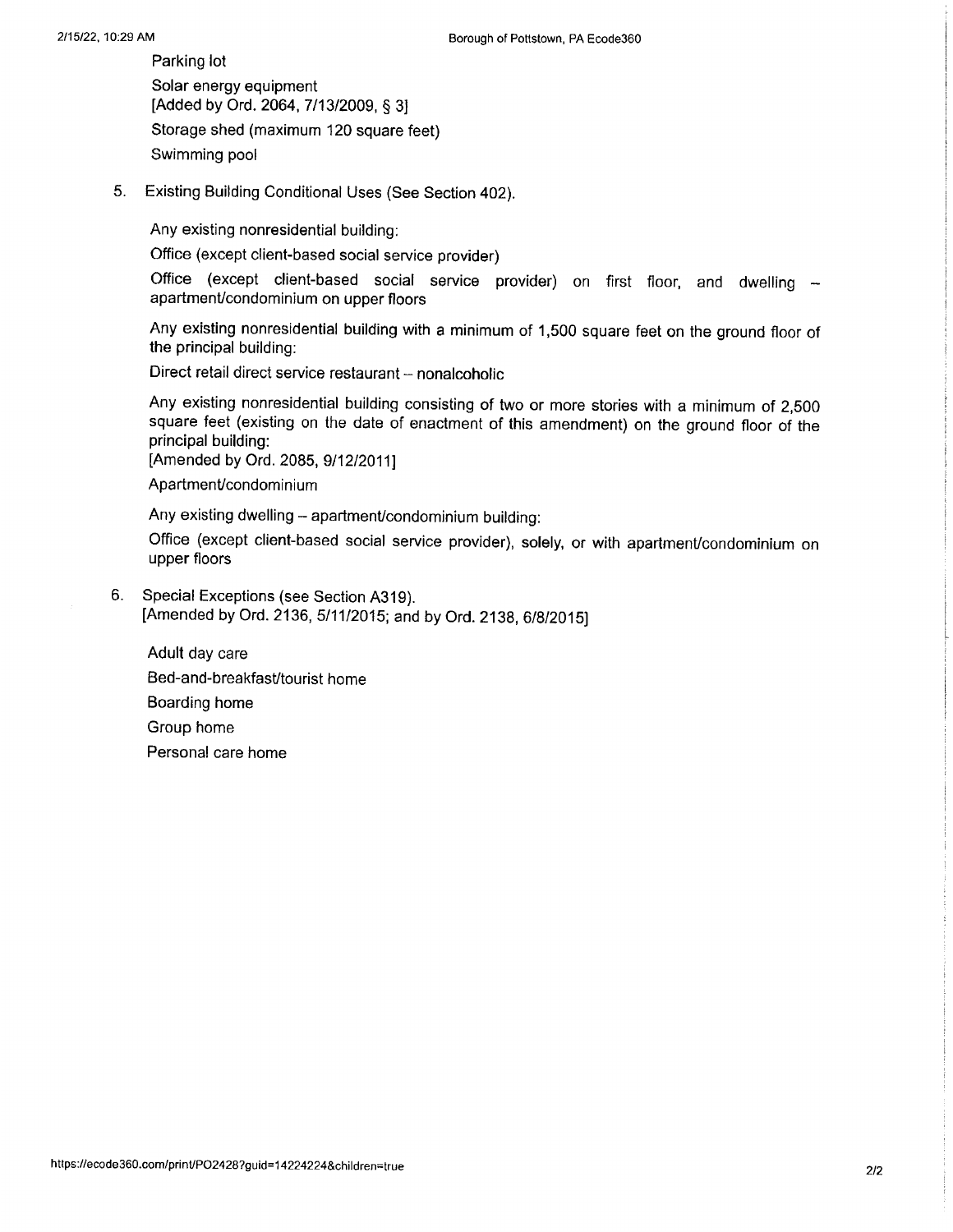#### POTTSTOWN CODE

ing Board in interpreting the zoning map or deciding any appeal shall abide by the following standards:

- The zoning district boundary lines are intended to follow lot lines or A. be parallel or perpendicular thereto, or to be along the centerlines of alleys, streets, rights-of-way or water courses unless such boundary lines are fixed by dimensions as shown on the zoning map.
- Where zoning district boundary lines are so indicated that they ap-**B.** proximately follow lot lines such lot lines shall be construed to be such boundary lines.
- $C_{\star}$ Where a zoning district boundary line divides a lot, the location of any such zoning district boundary line, unless indicated by dimensions shown on the zoning map, shall be determined by the use of the map scale shown thereon.
- If, after the application of the foregoing rules, uncertainty still exists D. as to the exact location of the zoning district boundary line, the boundary line shall be determined in a reasonable manner considering the history of uses of property and the history of zoning ordinances and amendments in the Borough of Pottstown as well as all other relevant facts.
- The floodplain and airport districts are overlay districts, the maps of E. which are available for inspection in the office of the Zoning Officer.

#### SECTIONS A302 through A318.

No additional regulations

#### SECTION A319. Special Exceptions. [Amended by Ord. 2136, 5/11/2015; and by Ord. 2138, 6/8/2015]

The following uses shall be permitted by the Zoning Hearing Board as special exceptions where an applicant shall meet or exceed the following regulations and criteria:

- 1. **Adult Day Care** 
	- An adult day care shall register and maintain at all times with the Α. Code Enforcement Officer accurate information regarding its location, together with the general type of services provided, maximum number of residents, and identity and contact information for any sponsoring government agency.

All floors above grade shall have a direct means of escape to ground В. level.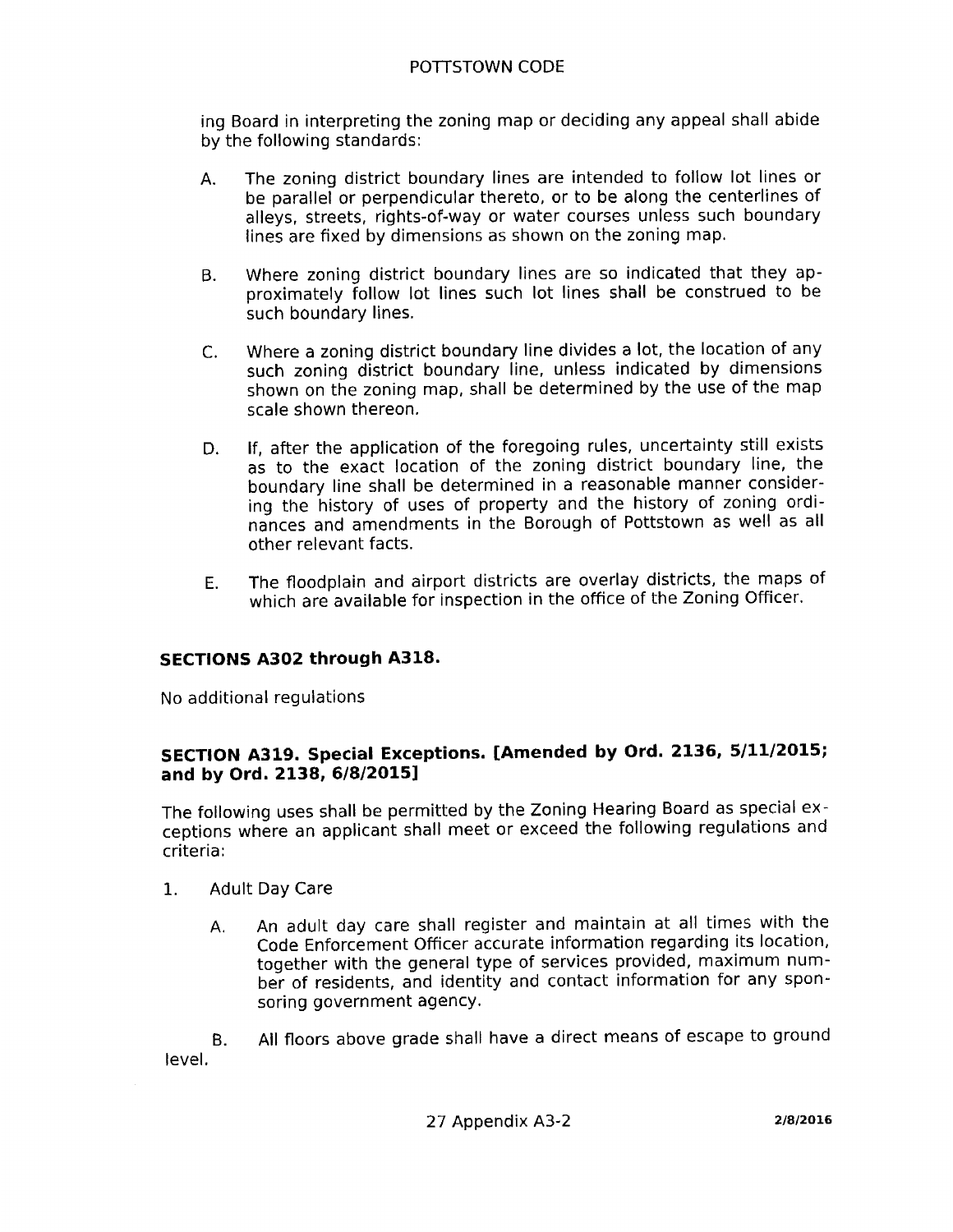#### **ZONING**

#### 27 Appendix A3

#### **Borough of Pottstown**

#### **APPENDIX A3 DISTRICTS**

#### **SECTION A300. Establishment of Districts.**

The Borough of Pottstown is divided hereby into zoning districts. The boundaries of said zoning districts are established hereby as shown on the map in the office of Pottstown's Zoning Officer and listed immediately below:

| <b>Conservation (Overlay District)</b> | <b>NR</b>  | Neighborhood Residential             |
|----------------------------------------|------------|--------------------------------------|
|                                        | <b>TTN</b> | <b>Traditional Town Neighborhood</b> |
|                                        | D          | Downtown                             |
| Gateway                                | NB.        | Neighborhood Business                |
| (Overlay District)                     | DG         | Downtown Gateway                     |
|                                        | GE         | <b>Gateway East</b>                  |
|                                        | GW         | Gateway West                         |
|                                        | P          | Park                                 |
| Contemporary                           | FO.        | Flex-Office                          |
|                                        | HB.        | <b>Highway Business</b>              |
|                                        | HM         | Heavy Manufacturing                  |
| <b>Special Overlay District</b>        |            | Floodplain                           |
|                                        |            | Airport                              |
|                                        |            |                                      |

#### **SECTION A301. Zoning Map.**

The official map on file in the Office of the Zoning Officer is declared hereby to be a part of this Article and shall be known and may be cited as the "Pottstown Borough Zoning Map."

### SECTION A301.1. Interpretation of the Zoning Map.

Where, due to the scale, lack of detail or illegibility of the zoning map,  $1<sub>1</sub>$ there is any uncertainty, contradiction or conflict as to the intended location of any zoning district boundary, as shown thereon, the Zoning Officer shall make an interpretation of said map upon request of any person. Any person aggrieved by any such interpretation may appeal such interpretation to the Zoning Hearing Board. The Zoning Officer and the Zoning Hear-